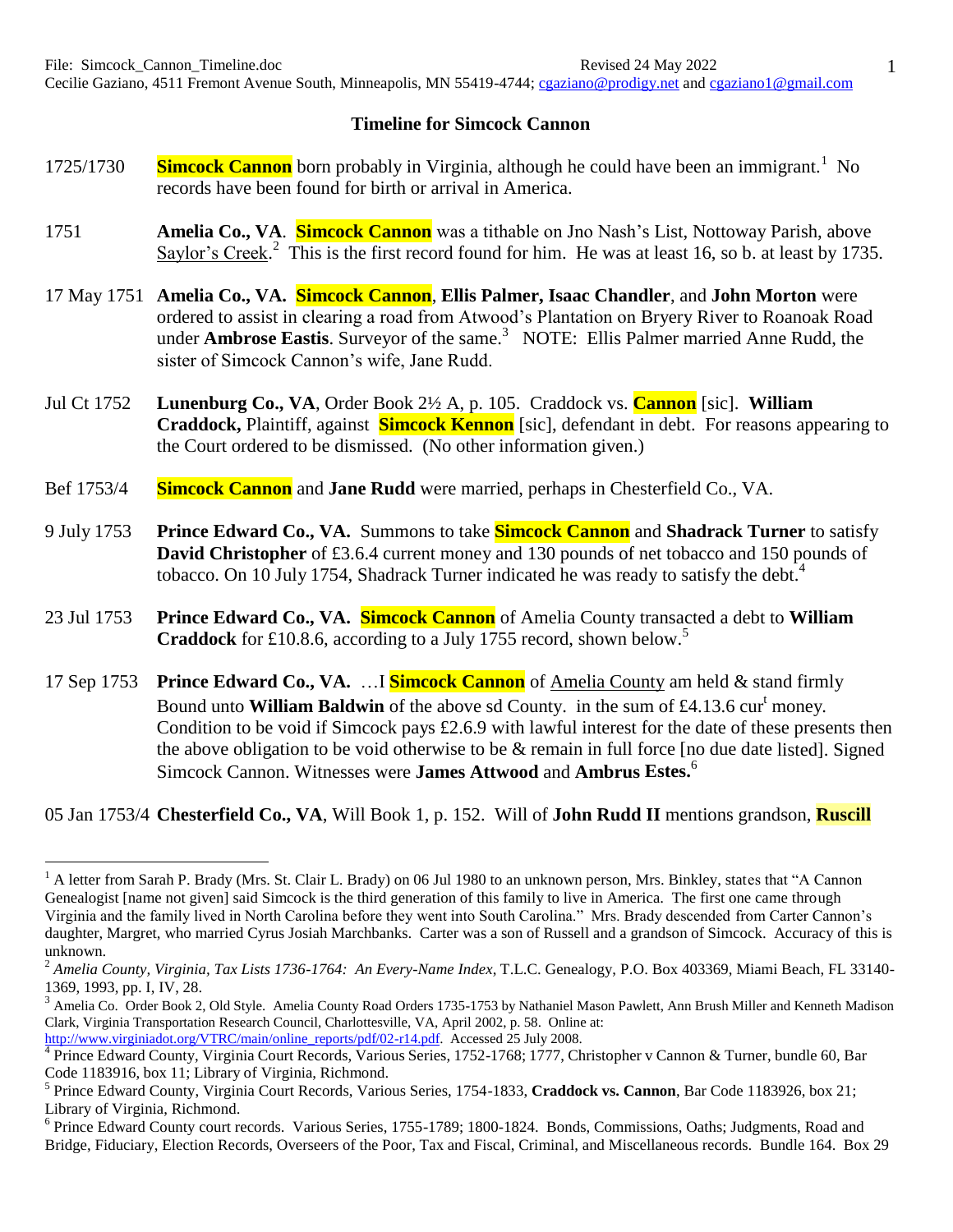Kennon,<sup>7</sup> son of his daughter Jane. "My Daughter Jane is to keep what I have allready given her which is *one hundred Acres of Land that she now Lives on* and *after her Decease* to her Son Ruscill and *not to come in for any other part of the Estate*." Son-in-law Simcock Kennon was one executor. Mentions also daughter **Anne** and her son **Thomas**; daughter **Avis Whitteker**; daughter **Hanner**; son **John.** Witnesses: **Thos. Womack Sr., Francis Moore**, **Thos. Womack Jr**. 8

- 12 Feb 1754 **Prince Edward Co., VA**. Summons for **Simcock Cannon** to answer a plea of **John Harrison** for £2.3.0. $^{9}$
- 12 Mar 1754 **Prince Edward Co., VA. Harrison** vs. **Cannon** CaSa [case?], Summons to take **Simcock Cannon** if he be found within your bailiwick and him safely keep so that you have his body before the justices of our county at the court house on the 2nd Tuesday in April to satisfy **John Harrison** £2.3.0 also the sum of 62 pounds of neat tobacco which said John Harrison late in our said court hath recovered against him for his damage which he sustained as well by occasion of non performance of a certain promise and assumption by the said Simcock made to the said John Harrison as for his costs at the suit. Notation of 27 March 1754 – the within named Simcock Cannon not found in my bailiwick.<sup>10</sup>
- 22 Mar 1754 **Prince Edward Co., VA.** Tithables. **Simcock Cannon.** "Old Papers," contributed by W. S. Morton. Mr. John Nash's Sr. Poll for House of Burgesses. From *Virginia Tax Records*, Genealogical Publishing Co., Baltimore, MD, 1983; reprinted 2000 by Clearfield Co., 2000, p. 387. Other noteworthy names: David, Thomas, Mathew Flournoy, Pugh Price, Jacob McGehee, Jonathan Cheatham.
- 09 Apr 1754 **Prince Edward Co., VA. Harrison vs. Cannon** Sheriff of Prince Edward County commanded to take the goods and chattels of **Simcock Cannon** in the amount of £2.3.0 current money and eighty five pounds of net tobacco which **John Harrison** has recovered against him for his damages which were sustained by Cannon's nonperformance of certain promises and assumptions. On 10 May 1754, the sheriff **John Nash** noted that **Symcock Cannon** had no goods or chattels within his bailiwick to make the sum mentioned.<sup>11</sup>
- 14 May 1754 **Prince Edward Co., VA**, Court Order Book 1, pp. 4, 5, 9. **Simcock Cannon** and **Shadrack Turner**, defendants. **David Christopher**, plaintiff, for debt of ₤3, 6 shillings, 4 pence. Judgment for plaintiff.
- 10 Dec 1754 **Prince Edward Co., VA.** GEORGE the Second by the Grace of God, of Great-Britain, France, and Ireland, King, defender of the Faith, &c. To the Sheriff of Prince [I think it says Edward but ink is very faded & the first two letters are hard to read] County, Greeting. We command you that you summon, **Simcock Cannon** to appear before our Justices of our said County Court, at the

 $7$  There is a prominent early family in Virginia who spelled their name Kennon and pronounced it Cannon. Near them also lived Cannons. It is not known if Simcock Kennon was originally a Kennon or if he was a Cannon and clerks spelled his name the way the prominent family did. At least one record in South Carolina also used the Kennon spelling – the 1790 SC census for Russell. <sup>8</sup> *Chesterfield County, Va, Wills*, *1749-1774*, edited by Benjamin B. Weisiger III, Iberian Publishing Co, Athens, GA, 1979.

<sup>9</sup> Prince Edward County, Virginia Court Records, Various Series, 1752-1768; 1777, Harrison v Cannon, bundle 56, Bar Code 1183916, box 11; Library of Virginia, Richmond.

<sup>&</sup>lt;sup>10</sup> Prince Edward County, Virginia Court Records, Various Series, 1754-1807, Harrison vs. Cannon, bundle 125, Bar Code 1183928, box 23; Library of Virginia, Richmond.

<sup>11</sup> Prince Edward County, Virginia Court Records, Various Series, 1753-1795; 1799-1828, **Harrison vs. Cannon**, Bar Code 1183906, box 1; Library of Virginia, Richmond.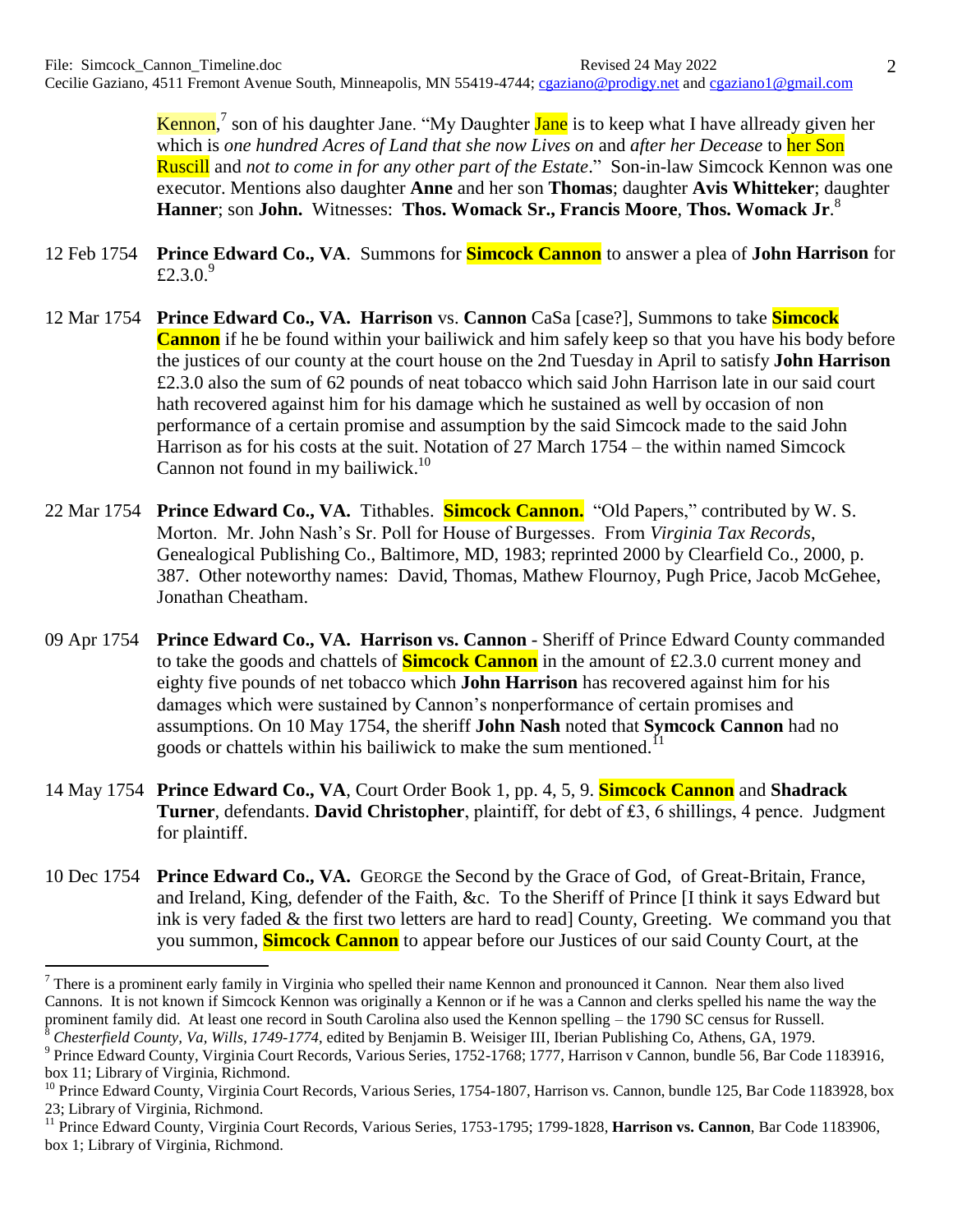Court-house of the said County, on the Second Tuesday in January next then and there to answer the Petition of **William Baldwin** & exhibited against him whereof the above is a true Copy. Witness **John Le Neve** clerk of our said court, at the Court-house, the tenth Day of December in the xxviii Year of our Reign **J** Le Neve <sup>12</sup> the xxviii Year of our Reign

- 10? Jan 1755 **Prince Edward Co., VA?** Baldwin vs. Cannon } Wt(?) [NOTE: 10 may be wrong; date is hard to read. January and 1755 are clear, however. Executed Hugh Challes (Chattes?) D. S.? To the Worshipful the Court of **Prince Edward** County, **William Baldwin** Humbly sheweth, That **Simcock Cannon stands** indebted to him by Bond to four pounds thirteen Shillings and Six pence and refuseth Payment: wherefore your Petitioner prays Judgment against for the same, with Costs. And Shall pray, &c. *I* Le Neve  $^{13}$
- 14 Feb 1755 **Prince Edward Co., VA**. Summons to take **Simcock Cannon** and safely keep him to appear before the justices at the county court on the second Tuesday in March to satisfy **William Baldwin** £4.13.6 and 68 ½ pounds of tobacco and 0.7.6 which said Baldwin late in our said court recovered against Cannon for his damages which he sustained as well by occasion of the nonperformance of a certain promise and assumption by the said Simcock to the said William Baldwin. Back of summons says the execution (the costs only excepted) to be discharge by the payment of £2.6.9 with interests at 5% to be computed from the 17 September 1753. Notes says that on 4 March 1755, Simcock not found in bailiwick of **John Nash Jun<sup>r</sup>** . sheriff. 14
- June 1755 **Prince Edward Co., VA**. **Silcock Cannon…1.** A List of Tithables Between Bush and Buffalo Rivers, taken by Thomas Scott, June, 1755. Contributed by W. S. Morton. From *Virginia Tax Records*, Genealogical Publishing Co., Baltimore, MD, 1983; reprinted 2000 by Clearfield Co., 2000, p. 330. Other noteworthy names: William Price, Richard Childers, Pugh Price, Jr. & Sr., Flournoy, John Cox, John Foster. Some other names like those in the 1754 list.
- ~July 1755 **Prince Edward Co., VA. William Craddock** complains of **Simcock Cannon** of Amelia County that he render the sum of £10.8.6 per his writing obligatory dated 23 July 1753 plus damages of £5. **Ben Harris** for the plt.<sup>15</sup>
- 09 July 1755 **Prince Edward Co., VA.** attachment entered against **Simcock Cannon** for suit of **Wm Craddock** which Cannon failed to appear for £10.8.6. The sheriff indicated nothing found. Another attachment was ordered 12 August 1755 and the sheriff indicated he attached a bullock.<sup>16</sup>
- Sep 1755 Ct. **Prince Edward Co., VA**, Court Order Book 1, pp.50, 55, 60. **Simcock Cannon,** defendant. **William Craddock**, plaintiff, for debt of £5, 4s 3p. Judgment for plaintiff.

<sup>&</sup>lt;sup>12</sup> Prince Edward County court records. Various Series, 1755-1789; 1800-1824. Bonds, Commissions, Oaths; Judgments, Road and Bridge, Fiduciary, Election Records, Overseers of the Poor, Tax and Fiscal, Criminal, and Miscellaneous records. Bundles 157-164. Box 29.

<sup>&</sup>lt;sup>13</sup> Prince Edward County court records. Various Series, 1755-1789; 1800-1824. Bonds, Commissions, Oaths; Judgments, Road and Bridge, Fiduciary, Election Records, Overseers of the Poor, Tax and Fiscal, Criminal, and Miscellaneous records. Bundles 157-164. Box 29.

<sup>&</sup>lt;sup>14</sup> Prince Edward County, Virginia Court Records, Various Series, 1754-1832, Baldwin vs. Cannon, bundle 139, Bar Code 1183931, box 26; Library of Virginia, Richmond.

<sup>&</sup>lt;sup>15</sup> Prince Edward County, Virginia Court Records, Various Series, 1754-1833, Craddock vs. Cannon, Bar Code 1183926, box 21; Library of Virginia, Richmond.

<sup>&</sup>lt;sup>16</sup> Prince Edward County, Virginia Court Records, Various Series, 1754-1833, Craddock vs. Cannon, Bar Code 1183926, box 21; Library of Virginia, Richmond.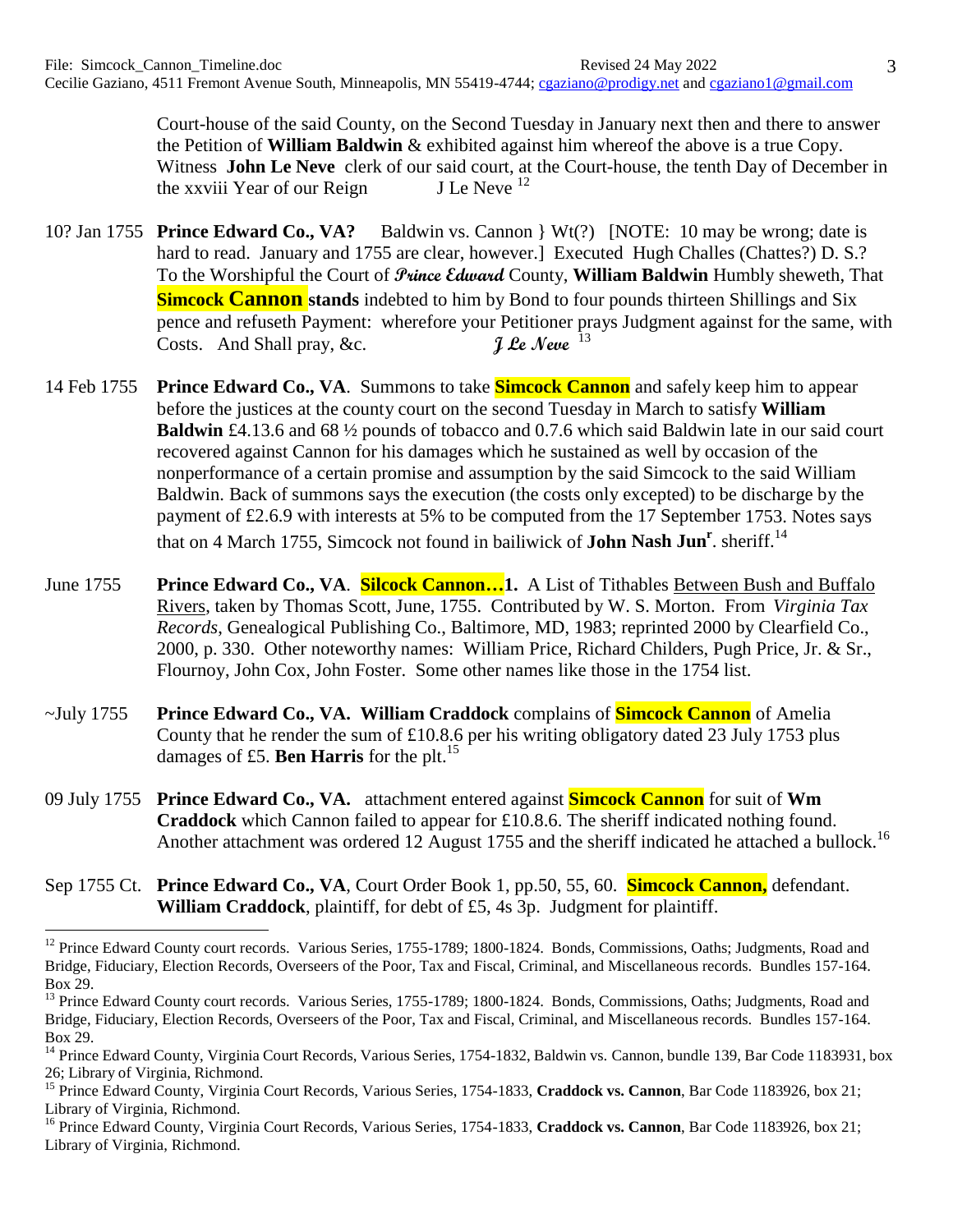- 15 Dec 1755 **Prince Edward Co., VA.** Summons to take **Simcock Cannon** to have his body before the court to satisfy **William Craddock** for 202 ½ pounds of net tobacco. Back of summons indicates Simcock Cannon not found and says the execution (excluding costs) to be discharge at the payment of £5.4.3 plus interest.<sup>17</sup>
- 13 Jan 1756 **Prince Edward Co., VA**, Court Order Book 1, p. 67: **Simcock Cannon** was appointed constable in the room of **Daniel Davidson**, who is discharged from that office and the said Cannon took the oath of a constable and all the oaths appointed by act of assembly.<sup>18</sup>
- 08 Mar 1757 **Prince Edward Co., VA**, Court Order Book 1, p. 106. **Simcock Cannon** adv **Edward Tuck**. Debt of £2, 13s. Defendant Cannon did not appear. Judgment awarded for plaintiff.
- 06 Feb 1758 **Prince Edward Co., VA.** Summons to take **Simcock Cannon** to satisfy **Edward Tuck** of £2.13.9 plus damages of 62 pounds net tobacco per a prior judgment of court.<sup>19</sup>
- 12 Feb 1760 **Prince Edward Co., VA.** Petitioner **Wm Cannon** indicates that **Davd Bond** is indebted to him by note of £3.10.0 and refuses payment. Summons issued for **David Bond. John Nash**, sheriff indicated it was executed on 7<sup>[?]</sup> February 1760.<sup>20</sup> Was William Cannon related to Simcock?
- May 1760 Ct **Prince Edward Co., VA**, Court Order Book 2, p. 54. **William Cannon** v. **David Bond**. dismissed by order of plaintiff. [William Cannon may be relative of Simcock.)
- 13 May 1760 **Prince Edward Co., VA.** Summons for **Simcock Cannon** to answer a charge of **Curtis Hardie** of a plea of trespass on the case for damages of £10. Executed on the same day with **Abner Nash** security for **Kennon**. On 21 July 1761, summons for **Arnold Thomason** to appear to testify on behalf of **Sim Cannon** Defendant in a suit against **Curtis Hardie**. Another summons was executed to Thomason on 31 July 1761. $^{21}$
- July 1760 Ct **Prince Edward Co., VA**. **Curtis Hardie**, Plt, Against **Simcock Cannon**, Def. This day came the parties by their Attornies & the Deft prays & has leave to imparle till next Court & then to plead.<sup>22</sup>
- Nov 1760 Ct **Prince Edward Co., VA**. **Curtis Hardie**, Plt, Against **Simcock Cannon**, Def. This day came the Parties by their Attornies and the Defend prays (etc.). $^{23}$
- 17 Dec 1760 **Prince Edward Co., VA**, Deed Book 2, p. 42a. **George More** of Cornwall Parish, Lunenburg Co., rents to **Thomas Wilmutt** of St. Patrick Parish, Prince Edward Co., for £15 land in Prince

<sup>18</sup> Also in Herbert Clarence Bradshaw, *History of Prince Edward County, Virginia*, p. 56. 1<sup>st</sup> constable was Arthur Neal, June 1754; then George Stubblefield (1755) in place of Isham Womack.

<sup>21</sup> Prince Edward County, Virginia Court Records, Various Series, 1756-1783, **Hardie vs. Cannon/Kennon**, Bar Code 1183920, box 15; Library of Virginia, Richmond.

<sup>&</sup>lt;sup>17</sup> Prince Edward County, Virginia Court Records, Various Series, 1752-1768; 1777, Craddock v Cannon, bundle 60, Bar Code 1183916, box 11; Library of Virginia, Richmond.

<sup>&</sup>lt;sup>19</sup> Prince Edward County, Virginia Court Records, Various Series, 1754-1833, Tuck vs. Cannon, Bar Code 1183926, box 21; Library of Virginia, Richmond.

<sup>20</sup> Prince Edward County, Virginia Court Records, Various Series, 1756-1783, **Cannon vs. Bond**, Bar Code 1183920, box 15; Library of Virginia, Richmond.

 $22$  Prince Edward County, VA, Court Orders, Book 2, 1759-1765, p. 65.

 $^{23}$  Prince Edward County, VA, Court Orders, Book 2, 1759-1765, p. 75.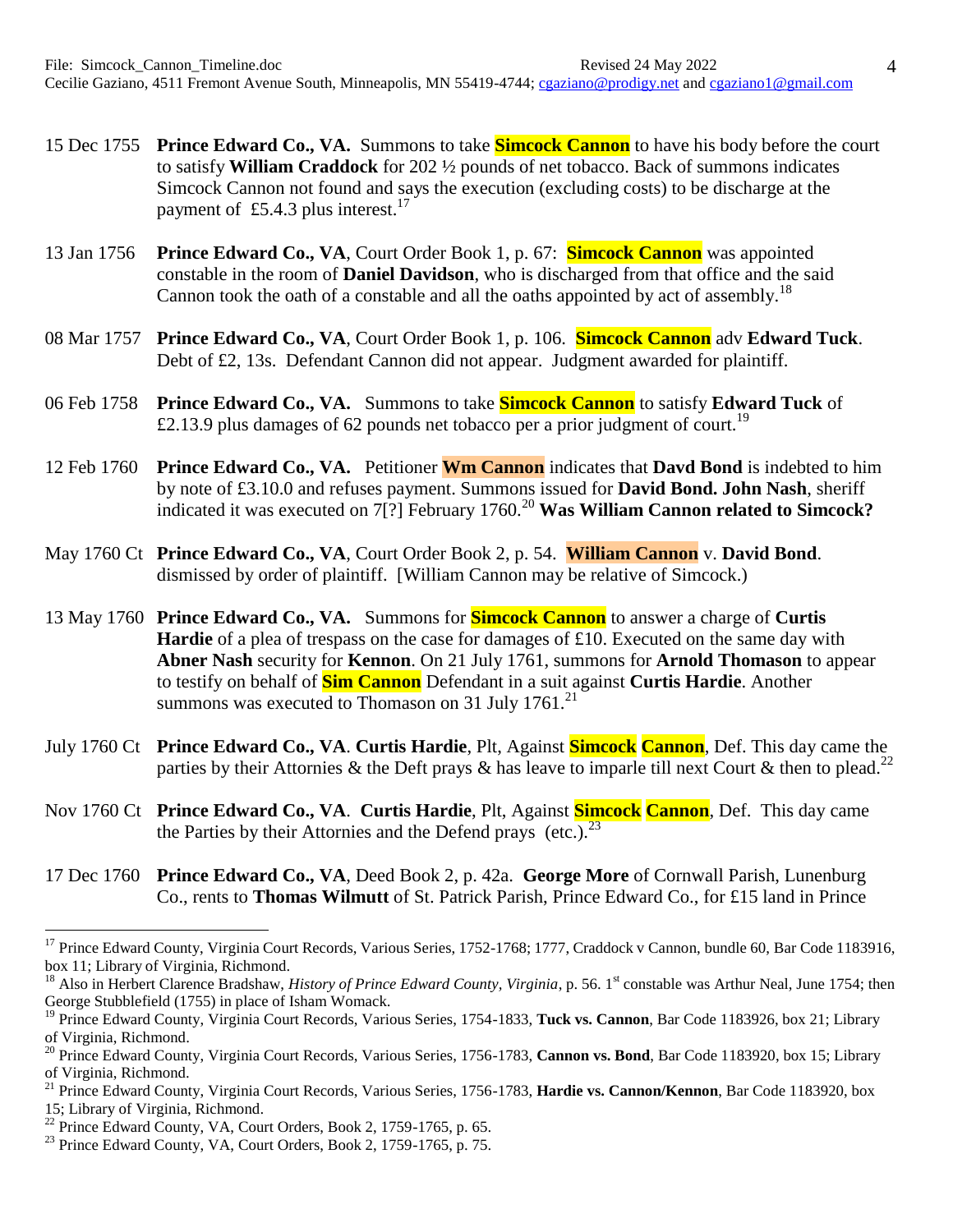Edward Co. on both sides of the **Main Ridge Road** known by the name of Moses [or More's] Ordinary for the term of five years….Wit: **Simcock Cannon** and **John Wilmutt**.

- 14 May 1761 **Prince Edward Co., VA.** Summons to take **Simcock Cannon** to have him before the court to answer Messs. Buchanan, Jn<sup>o</sup> Bowman & Co. in a plea of trespass on the case damages of £20. Back of summons says **W<sup>m</sup> Davison & Philip Rejan or Resan** securities. The narrative to the case lists the parties as **Archibald Buchanan, John Bowman and Company** against **Symcock Kennon** and says that on 1 January 1761 in the Parish of St. Patrick's in the said county of Prince Edward the defendant was indebted to the plaintiffs in the sum of £6.8.10 current money of Virginia for divers goods, wares and merchandise [sold] by **Robert Tharpe** their factor. 24
- June Ct. 1761 **Prince Edward Co., VA. Curtis Hardie** Plaintif against **Simcock Cannon** Def. …This day came the parties by their Attornies and the Deft. Prayed & has leave further to imparle till next Court & then to plead.<sup>25</sup>
- June Ct. 1761 **Prince Edward Co., VA. Buchanon & Co.** Plts. Against **Simcock Cannon**, Deft. } in Case. Judgment for the plaintiffs against the said Defend. & **Wm. Davidson & Phil Ryan** his common bail for the debt....<sup>26</sup>
- 19 Jun 1761 **Prince Edward Co., VA**. To the sheriff of Prince Edward County **Joshua Davison** complains that **Symcock Cannon** late of this county is indebted to him in the sum of 8 pounds and has privately removed himself out of this county or so absconds, order to attach estate. On back is a summons for **John Phillips** to appear in court as garnishee. **Joshua Davidson** and **Thos Owens** gave counter security. $27$
- 24 Jul 1761 **Prince Edward Co., VA.** account statement between **Samuel Burton** to **William Anderson**, **John Craigie & Co.** shows payment made to **Simcock Cannon** on **Burton's** account in the amount of  $\mathbf{\bar{t}}$ 3.8.8.5.<sup>28</sup>
- July Ct. 1761 **Prince Edward Co., VA. Curtis Hardie** Plaintif against **Simcock Cannon** Defendt. This day came the parties by their Attornies and the Defendt. pleads this debt was wone on Gaming and of this puts himself upon the County and the Plaintif likewise. Therefore the trial of this issue is referred till the next Court and there to plead.<sup>29</sup>
- July Ct. 1761 **Prince Edward Co., VA. Bucanan & Co.** Plt. Against **Simcock Cannon** Def. Dismissed the Plaintif failing to Prosecute. $30$

## Sep Ct. 1761 **Prince Edward Co., VA. Curtis Hardie** Plaintif against **Simcock Cannon** Def. Continued by

<sup>&</sup>lt;sup>24</sup> Prince Edward County, Virginia Court Records, Various Series, 1755-1766, Buchanan & Co. v Cannon, bundle 98, Bar Code 1183923, box 18; Library of Virginia, Richmond.

 $^{25}$  Prince Edward County, VA, Court Orders, Book 2, 1759-1765, p. 86.

<sup>&</sup>lt;sup>26</sup> Prince Edward County, VA, Court Orders, Book 2, 1759-1765, p. 94.

<sup>&</sup>lt;sup>27</sup> Prince Edward County, Virginia Court Records, Various Series, 1749-1780l 1820-1850, Davison vs. Cannon; Bar Code 1183914, box 9; Library of Virginia, Richmond

<sup>&</sup>lt;sup>28</sup> Prince Edward County, Virginia Court Records, Various Series, 1758-1782, Bundle 105, Samuel Burton Account to Anderson, Craigie & Co.; Bar Code 1183924, box 19; Library of Virginia, Richmond.

 $^{29}$  Prince Edward County, VA, Court Orders, Book 2, 1759-1765, p. 94.

<sup>&</sup>lt;sup>30</sup> Prince Edward County, VA, Court Orders, Book 2, 1759-1765, p. 95.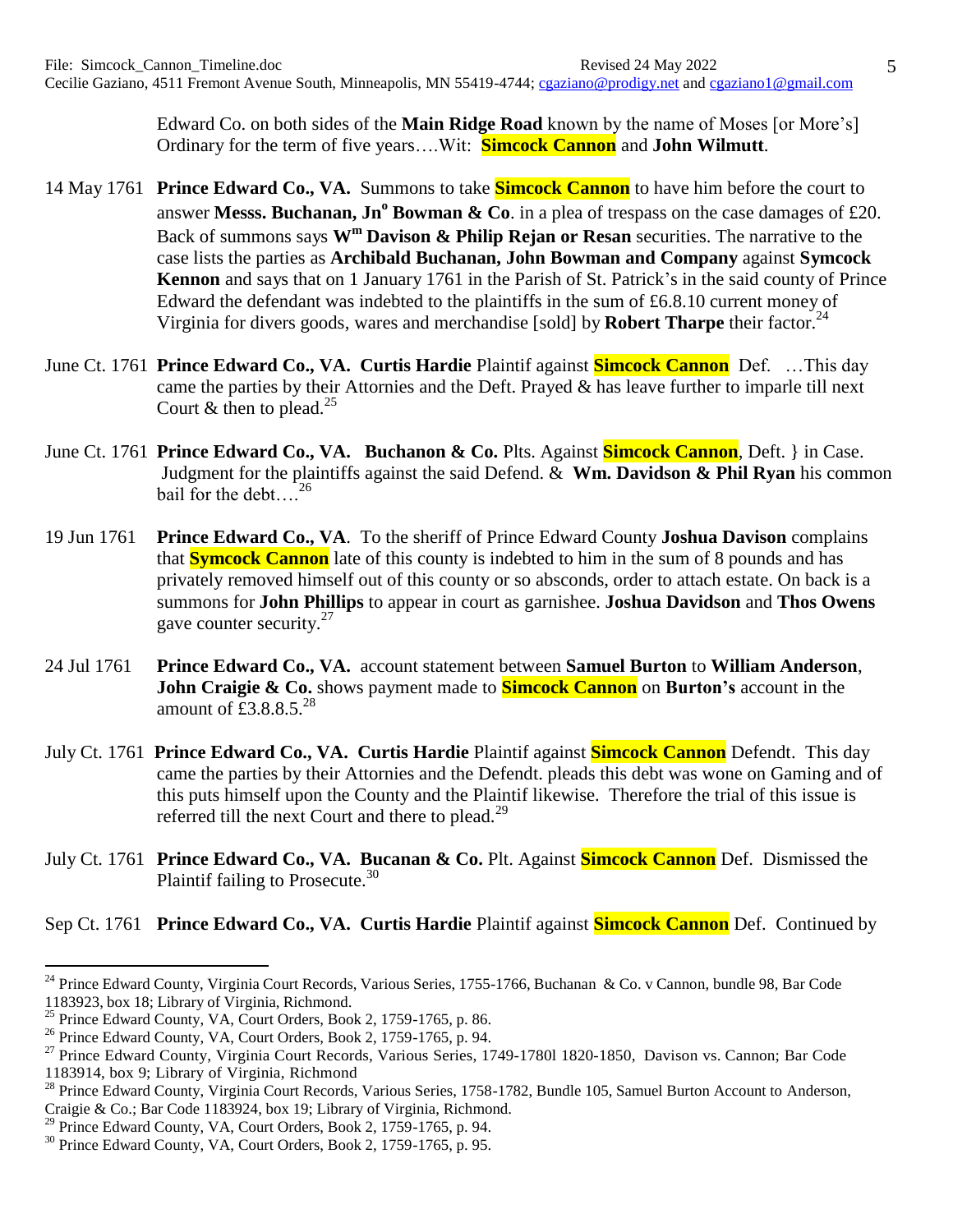consent of parties.<sup>31</sup>

- 09 Sep 1761 **Prince Edward Co., VA.** To the sheriff of Prince Edward County, **Alexr Cumming** of Prince Edward County complains that **Simcock Cannon** is indebted to him in the sum of 30 shillings current money of Virginia and has privately removed himself out of this county; ordered to attach property to satisfy debt and costs. On 9 September 1761 an attachment was made for all of the property of **Simcock Cannon** that was in the hands of **William Davidson**. Judgment was made in January  $1762.^{32}$
- 1761 **Prince Edward Co., VA. William Cannon Dr** to **Simcock Cannon** two pounds five shillings cash for a watch that he had. [note the words "are quirlon?" [are quarreling?] written next to  $1761$ <sup>33</sup>
- 14 June 1762 **Prince Edward Co., VA.** summons for **Simcock Kennon** & **Wm Davidson** to answer the suit of **Buckanan & Bonnan & Co.** in a plea of debt of £15.18.5 1/2. The back of the summons is partially illegible, but indicates it was executed and says **Thos Crafford** security, but does not state whether for **Kennon** or **Davidson**. 34
- 02 July 1762 **Prince Edward Co., VA.** Summons to take **Ambrose Davidson** to answer **Simcock Cannon** in a plea of debt for £10.0.0 and Damages of £5.0.0. Executed 4 July 1762 **Daniel Daverson** & **James Atkins** security for **Ambrose Davidson**. 35
- July Ct. 1762 **Prince Edward Co., VA. Joshua Davidson** agt. **Simcock Cannon** Dismissed<sup>36</sup>
- 13 July 1762 **Prince Edward Co., VA.** Bond: **Simcock Cannon** of Prince Edward County and **Christopher Isbell** of Lunenburg County agreed to pay the sum of £7.14.2 to **William Black** of Prince George County before the 25th of December next. Signed by **Cannon** and **Christopher Isbell** in the presence of **John Browden**. 37
- Oct Ct. 1762 **Prince Edward Co., VA. John Lee** Pl. agt. **Simcock Cannon** Def. Case dism. Def. Costs.<sup>38</sup>
- Oct Ct. 1762 **Prince Edward Co., VA. Messrs. Buchanan, Bowman & Co.,** ag. **Simcock Cannon & Wm. Davidson.** Judgmnt. For [The clerk did not finish his sentence. Next page revealed no additional notes on this case. $]^{39}$

 $31$  Prince Edward County, VA, Court Orders, Book 2, 1759-1765, p. 106.

<sup>&</sup>lt;sup>32</sup> Prince Edward County, Virginia Court Records, Various Series, 1754-1787, Bundle 154, Cumming vs. Cannon; Bar Code 1183933, box 28; Library of Virginia, Richmond

<sup>&</sup>lt;sup>33</sup> Prince Edward County, Virginia Court Records, Various Series, 1754-1787, Bundle 152, Cannon vs. Cannon; Bar Code 1183933, box 28; Library of Virginia, Richmond.

<sup>34</sup> Prince Edward County, Virginia Court Records, Various Series, 1756-1783, **Buchanon & Co. vs Kennon and Davison**, Bar Code 1183920, box 15; Library of Virginia, Richmond.

<sup>35</sup> Prince Edward County, Virginia Court Records, Various Series, 1754-1800, **Cannon vs. Davidson**, Bar Code 1183921, box 16; Library of Virginia, Richmond.

<sup>36</sup> Prince Edward County, VA, Court Orders, Book 2, 1759-1765, p. 172.

<sup>37</sup> Prince Edward County, Virginia Court Records, Various Series, 1754-1833, **Black vs. Cannon & c**, Bar Code 1183926, box 21; Library of Virginia, Richmond.

<sup>38</sup> Prince Edward County, VA, Court Orders, Book 2, 1759-1765, p. 189.

<sup>&</sup>lt;sup>39</sup> Prince Edward County, VA, Court Orders, Book 2, 1759-1765, p. 193.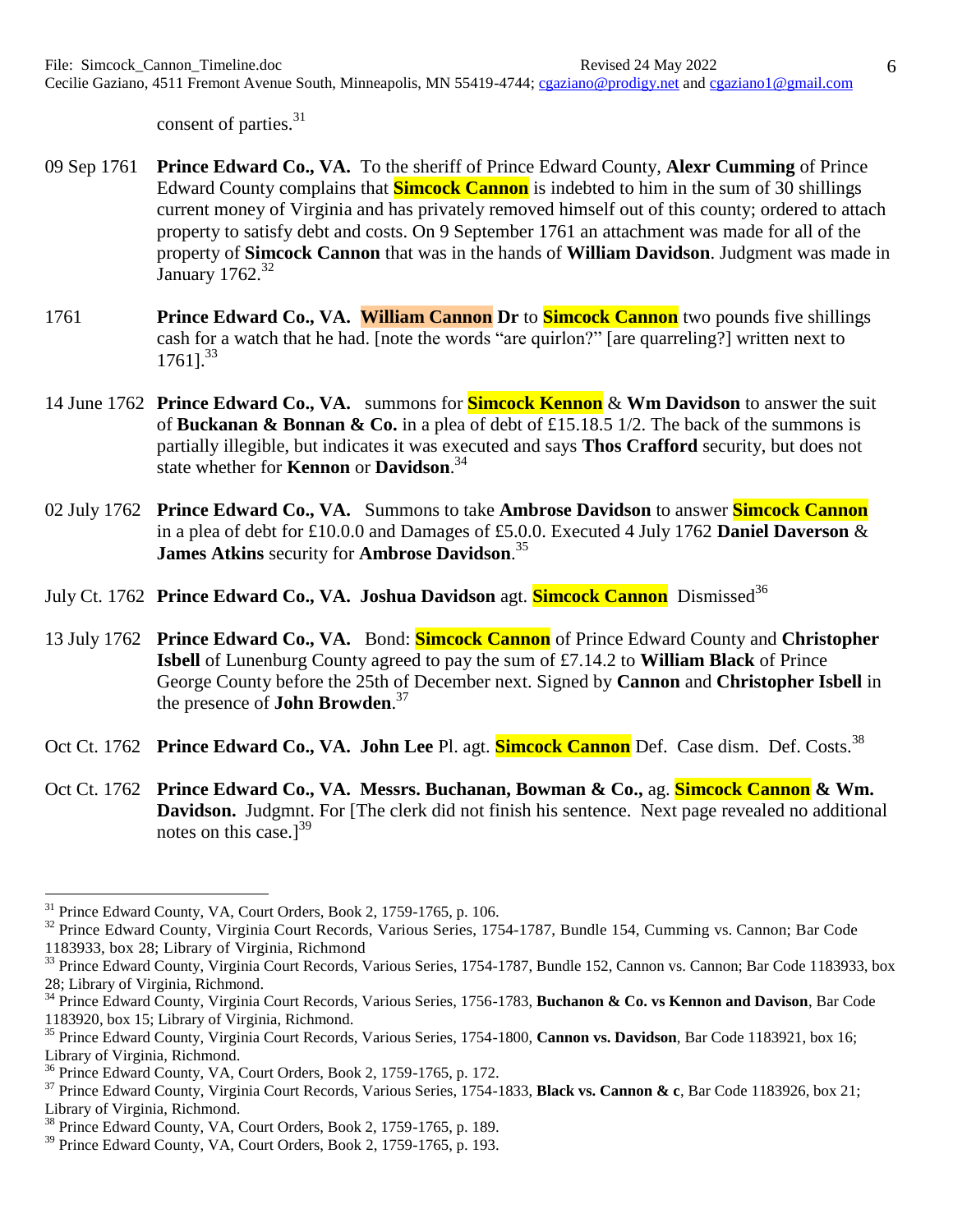- 13 Oct 1762 **Prince Edward Co., VA**. **Simcock Cannon** v. **William Cannon.** Petition for judgment for £2,  $5s.<sup>40</sup>$
- Oct Ct 1762 **Prince Edward Co., VA. Simcock Cannon** Plt. Agt. **Ambrose Davidson** Dft. Dismisd.<sup>41</sup>
- 14 Dec 1762 **Prince Edward Co., VA. Simcock Cannon** and **William Young** promise to pay or cause to be paid unto **John Ritchie** the sum of £8.9.0 on or before the last of March next for value received. Signed Sim Cannon and W Young. Witnesses were **Robert Steel** and **James Hanna**. 16 August 1763, Deft. Simcock failing to appear ordered that an attachment issue against his estate for £8.9.0 and costs. Seven pence and a half penny attached on 16 September 1763; Summons dated 19 August 1763. Note says levied on Young June 3, 1763. **James Taylor** Bail copy left for Cannon. [not sure if Taylor was bail for Young or Simcock]. 42
- 21 Feb 1763 **Prince Edward Co., VA.** , Summons to take **Simcock Cannon** and **Christopher Isbell** to answer **William Black** merchant of a plea of debt of £7.14.2 and damages of 40 shillings. Executed 23 February 1763 **Wm Southhome[?]** and **Curtis Hardie** bail. In a bond dated 13 July 1762 **Simcock Cannon** of Prince Edward County and **Christopher Isbell** of Lunenburg County agreed to pay the sum of £7.14.2 to **William Black** of Prince George County before the 25th of December next. Signed by **Cannon** and **Christopher Isbell** in the presence of **John Browden**. 43
- 1763 **Prince Edward Co., VA. Simcock Cannon** appears on a Prince Edward list entitled "Insolvents Retuned in the County Levie for 1763." He is listed as having "no effects."<sup>44</sup>
- 04 Mar 1763 **Lunenburg Co., VA**, Deed Book 9, pp. 58-59. **William Nance** of Lunenburg Co. to **Symcock Kennon** of **Prince Edward Co.**, 45 pds., 235 acres in Lunenburg Co. on Springfield Creek, adj. corner that was **John Wels**'s now Nance's in **Cole**'s line, **John Philips**. Wit: **Henry Isbell, Thos. Stark, Peter Pinkstone.** Sig.: William Nance. Rec: 10 Mar 1763.<sup>45</sup>
- 21 Mar 1763 **Prince Edward Co., VA**, Deed Book 2, p. 148a. **John Rudd** of Chesterfield Co. to **John Folks** of same, 45 pds. For 200 acres on Rudds Branch of Bush River in Prince Edward County, adj. **Thomas Hill, Simcock Kennon, McGehee's** and **Shervan**'s. Wit: **Jacob Ashhurst, John Folks, Thos. Hill** and **Simcock Kennon**.
- May Ct. 1763 **Prince Edward Co., VA. William Black** Pl. agt. **Simcock Kennon** and **Christopher Isbell** } In Debt Judgment confessed for £7:14:2 current money  $\&$  costs but to be discharged the costs excepted by the payment of £3:7:1 in like money with interest thereon at 5 p. cent p. annum from July  $13^{th}$  til paid.<sup>46</sup>

<sup>40</sup> Prince Edward County, VA, Court Orders, Book 2, 1759-1765, p. 190.

<sup>&</sup>lt;sup>41</sup> Prince Edward County, VA, Court Orders, Book 2, 1759-1765, p. 194.<br><sup>42</sup> Prince Edward County, Virginia Court Baserda Verious Series, 1754.1

<sup>42</sup> Prince Edward County, Virginia Court Records, Various Series, 1754-1832, Ritchie vs. Cannon , bundle 139, Bar Code 1183931, box 26; Library of Virginia, Richmond.

<sup>43</sup> Prince Edward County, Virginia Court Records, Various Series, 1754-1833, **Black vs. Cannon & c**, Bar Code 1183926, box 21; Library of Virginia, Richmond.

<sup>44</sup> Prince Edward County, Virginia Court Records, Various Series, 1755-1797, **Insolvents list for 1763**, Bar Code 1183917, box 12; Library of Virginia, Richmond. Also Various Series, 1755-1766, list of insolvents for 1763, bundle 98, Bar Code 1183923, box 18; Library of Virginia, Richmond.

<sup>45</sup> June Banks Evans, *Lunenburg County, Virginia Deed Book 9, 1763-1764*, New Orleans, Bryn Ffyliaid Publications, 1990, p. 5. Contributed by Julia Case on the Prodigy U.S. State Resources list, 10 Nov 1995.

<sup>&</sup>lt;sup>46</sup> Prince Edward County, VA, Court Orders, Book 2, 1759-1765, p. 236.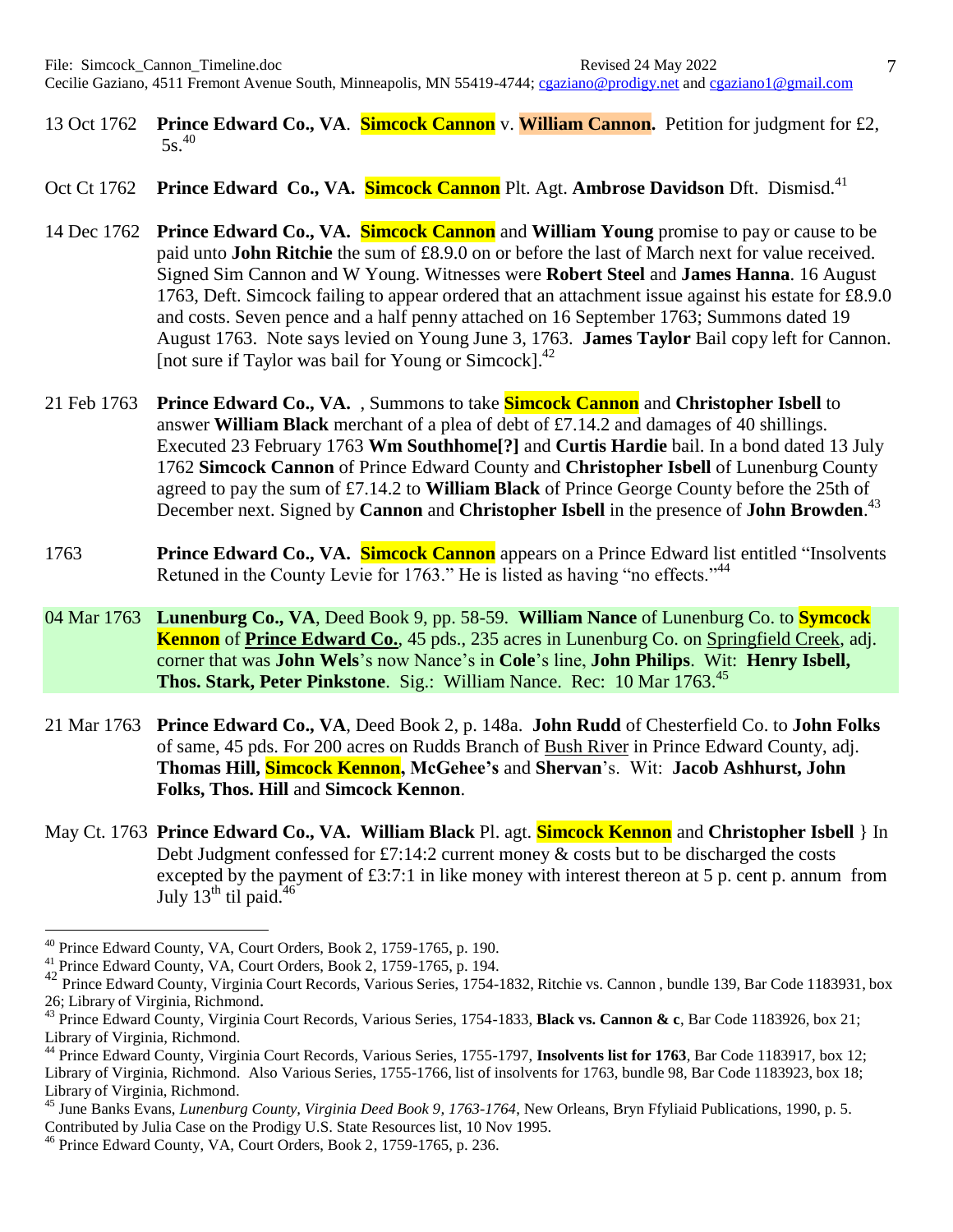- 04 May 1763 **Prince Edward Co., VA. Wm Nance** and **Simcock Cannon** bail for **John Tankarsly** at a suit of **John Potter** as assignee of **James Parrott**. 47
- 20 May 1763 **Prince Edward Co., VA.** (date of debt), **William Anderson, John Craigie and Company** complain of **Simcock Cannon** in custody &c on the 20 May 1763 at the parish of Saint Patrick and county aforesaid was indebted to the plaintiffs for £6.6.8 as well for divers goods wares and merchandizes by **Richard Burks** agent and factor for the said plts. but Cannon refused to pay although often requested. Accounts dated 19 January 1760 through 20 May 1762 show Simcock purchasing a number of items on credit. The items purchased included large quantities of rum, a frying pan, oznaburg - a common coarse linen cloth typically worn by middling planters and slaves, ribbon, shoes, man's saddle, needles, sugar, candlestick, pack of cards, salt, pewter plates, ivory comb, satin hive[?], man's hat, molasses, and bearskin. Payments against Simcock's account were made to **George Burkus, Thomas Hill,** to Richard Burks per Cha <sup>s</sup> Duncan, **Nathaniel Northeset[?].** Payments were made on the account between 9 January 1760 through 5 April 1763 by **John Mason, William Cannon** (2 payments), **Shedrick Brown, <sup>48</sup> Elias Dejarnet, Samuel Burton, Richard Griffen** and **William Davison**. The two largest payments were made by Griffen for £6 and by Davison for £12.5.11. One document says that **John Lemoe** and **Tho<sup>s</sup> Wigbo[?]** bail. 49
- 08 Sep 1763 **Lunenburg Co., VA,** Order Book 9, p. 233. **Joseph Billops** [Billups], assignee of **Sim Cock Cannon**, plt vs **John Phillips**, deft. in debt-Deft. confessed judgment to the Pltf for 16 F money, to be discharged by pmt of 8f with int. from April 1, last past, and costs. [From Belva Cauthen]

12 Oct 1763 **Lunenburg Co., VA**, Will Book 2, p. 187. Account Current of the estate of **George Foster Jr.** Debits include mention of: **Colo. Thos Tabb, Benja. Ship, John Hankins, Thom's Flournoy, Thom's Hatchell, Thom's Foster, Rich'd Dabbs, John Watkins, Thom's Bouldin, Benedict Alderson, Walter Scott, Matthews Flournoy, Sam. Wimbush, Robert Breedlove, C. Read**, Collector for 2 parish levies, Matt Flournoy his bond, **Wm Foster, Josiah Foster**. Total debits 188 pds 4s 9.75 p, cash of **E Rowlet, E Jackson, Dan Ubanks, Sim Kennon, R'd Jones, J Foster, Wm Foster, J's Foster** in part of cattle, **John McNesse**. Total credits: 134 pds 4 s 3 p. Balance: 54 pds 0 s 6.75 pence.

We have settled and stated the above, pursuant to a court order. Signed Oct 12, 1763 – **C. Read, Thom's Spencer.** Recorded Oct. 13, 1763.<sup>50</sup>

21 Nov 1763 **Prince Edward Co., VA.** Summons for **Simcock Cannon** to appear before the justices at the county court at the court house to answer **Thomas Ligon** of a pleas of trespass on the case of £40 damages. Another summons says defendant failed to appear and a spoon was attached. Suit appears to have gone to a jury who awarded £30 damages.<sup>51</sup>

<sup>&</sup>lt;sup>47</sup> Prince Edward County, Virginia Court Records, Various Series, 1754-1787, Bundle 156, Potter vs. Tankarsly; Bar Code 1183933, box 28; Library of Virginia, Richmond.

<sup>&</sup>lt;sup>48</sup> People surnamed Brown may have been relatives of the two men named Brown (Daniel and Alexander) who married aunts of Jane Rudd, wife of Simcock Cannon. These women were named Elizabeth Rudd and Mary Rudd, respectively.

<sup>&</sup>lt;sup>49</sup> Prince Edward County, Virginia Court Records, Various Series, 1755-1766, Anderson & Co. v Cannon, bundle 96, Bar Code 1183923, box 18; Library of Virginia, Richmond.

<sup>50</sup> TLC Genealogy *Lunenburg Will Book 2*. Note: A will of John Lewis of Lunenburg, p. 230, 5 May 1764 included witnesses: Edmund Taylor, Robert Lewis Jr., Ann Taylor, **Charles Kennon** (may or may not be related to Simcock).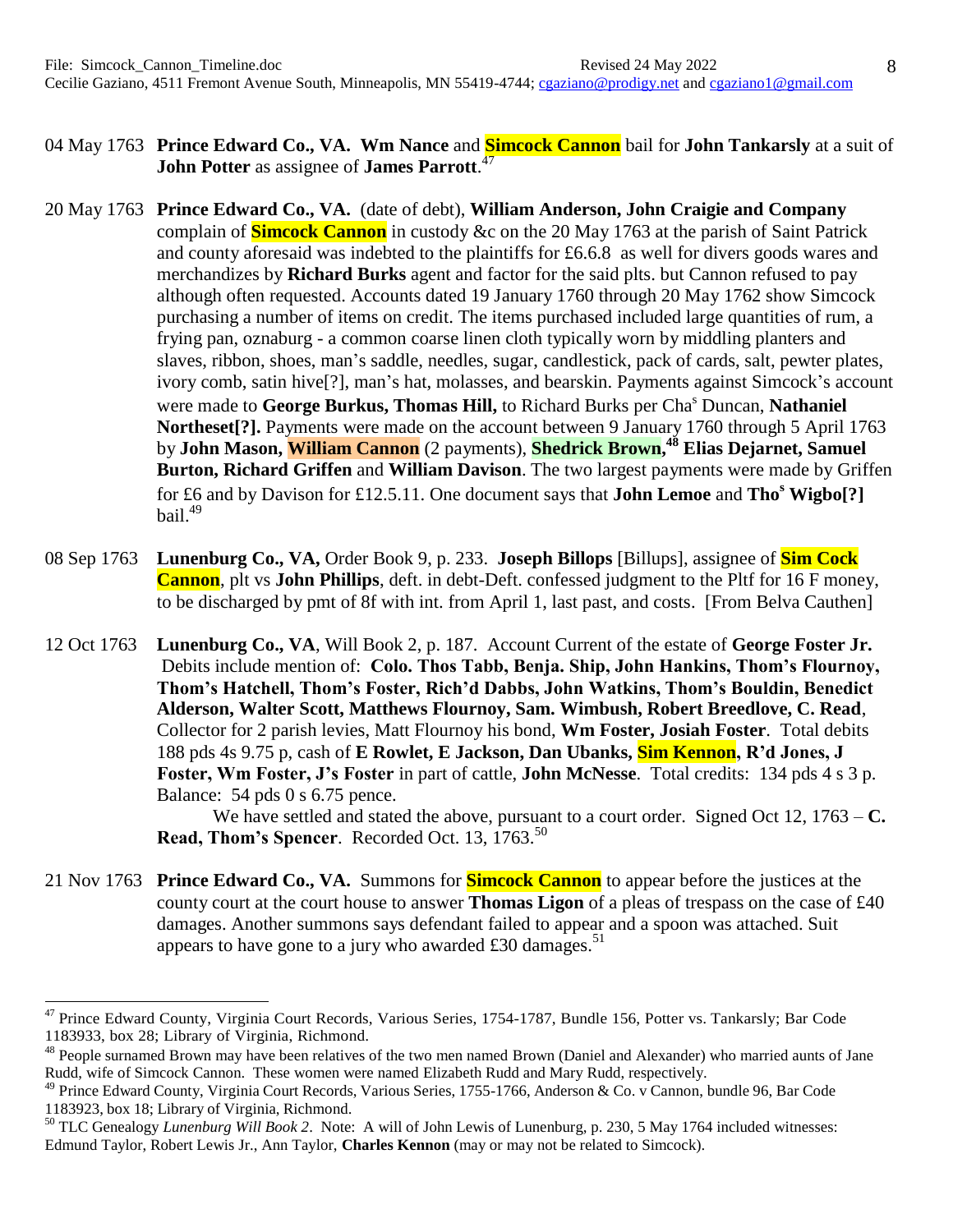- 31 Dec 1763 **Lunenburg Co., VA**, Deed Book 11, pp. 445-447. **Simcock Cannon** of **St. Patrick's Parish, Prince Edward Co.**, to **William Davisson** of same place, 46 pds., 235 acres; Lunenburg Co., both sides Springfield Creek, adj. **Wm. Nance**. Wit: **George Davisson**, **Thos Hill, Joshua Davisson, George Moore.** Sig: Simcock Cannon. Recorded 14 Mar 1771.<sup>52</sup>
- 21 Mar 1764 **Prince Edward Co., VA.** Summons to take **Simcock Cannon** & **Wm Young** to satisfy **John Richie** of £8 and also 200 puns of tobacco and 151 or 150 pounds of tobco. A note says executed on Young and satisfied. 53
- 25 Mar 1764 **Prince Edward Co., VA.** At a court held on 13 October 1762, **Simcock Cannon** recovered against **W<sup>m</sup> Cannon** £2.5.0 also 50 pounds tobacco for his damages sustained as well by occasion of the nonperformance of a certain promise and assumption by the said  $W^m$  but the execution remains to be made and  $W^m$  to be before the justices on the third Monday in April next. Note on back of summons says no property to execute and anther says no inhabitant – both are crossed out. Another note says not found in my Bailiwick.<sup>54</sup>
- 23 May 1764 **Prince Edward Co., VA.** Summons to the sheriff of *Amelia County* to take **Wm Cannon** to appear at the our said court at the third Monday in August next to satisfy **Simcock Cannon** of £2.5.0 also 50 pounds of tobacco which the said Simcock lately in recovered in court and also 154 pounds of tobacco for costs signed  $\text{Jn}^{\text{o}}$  **LeNeve** Clerk of the court.<sup>55</sup>
- 24 May 1764 **Prince Edward Co., VA. Simcock Cannon** v. **William Cannon.** Judgment for plaintiff. £2.5 also 50 pounds tobacco for debt  $\&$  costs. Judgment for the same  $\&$  costs.<sup>56</sup>
- May Ct. 1764 **Prince Edward Co., VA. Thomas Ligon** agt. **Simcock Cannon** Def. Judgment for £30 & Costs.<sup>57</sup>
- 16 Sep1764 **Prince Edward Co., VA.** Payment to **Simcock Cannon** for 10 shillings made on account of **William Davison** to **Richd Burks**. 58
- Dec 1764 **Prince Edward Co., VA. W<sup>m</sup> Young** against **Simcock Cannon** on attachment the sheriff having returned he had attached a Horse Bell & Colour[?] & a saddle [illegible] ord<sup>d</sup> that he sell the same & the money arising by the same he pay unto the plaintiff according to a former order for sale on this attachment. Back says **William Nancy** having produced a bill of sale for the s<sup>d</sup> horse

1

<sup>&</sup>lt;sup>51</sup> Prince Edward County, Virginia Court Records, Various Series, 1754-1779; 1798-1814, Ligon v Cannon, bundle 92, Bar Code 1183922, box 17; Library of Virginia, Richmond.

<sup>52</sup> June Banks Evans, *Lunenburg County, Virginia Deed Book 11, 1767-1771*, New Orleans, Bryn Ffyliaid Publications, 1990, p. 5. <sup>53</sup> Prince Edward County, Virginia Court Records, Various Series, 1754-1779; 1798-1814, Richie v Cannon & Young, bundle 91, Bar Code 1183922, box 17; Library of Virginia, Richmond.

<sup>&</sup>lt;sup>54</sup> Prince Edward County, Virginia Court Records, Various Series, 1754-1779; 1798-1814, Cannon v Cannon, bundle 92, Bar Code 1183922, box 17; Library of Virginia, Richmond.

<sup>&</sup>lt;sup>55</sup> Prince Edward County, Virginia Court Records, Various Series, 1752-1768; 1777, Cannon v Cannon, bundle 60, Bar Code 1183916, box 11; Library of Virginia, Richmond.

<sup>56</sup> Prince Edward County, VA, Court Orders, Book 2, 1759-1765, p. 294.

<sup>57</sup> Prince Edward County, VA, Court Orders, Book 2, 1759-1765, p. 295.

<sup>&</sup>lt;sup>58</sup> Prince Edward County, Virginia Court Records, Various Series, 1754-1784, Bundle 148, William Davison account to Richard Burks; Bar Code 1183932, box 27; Library of Virginia, Richmond.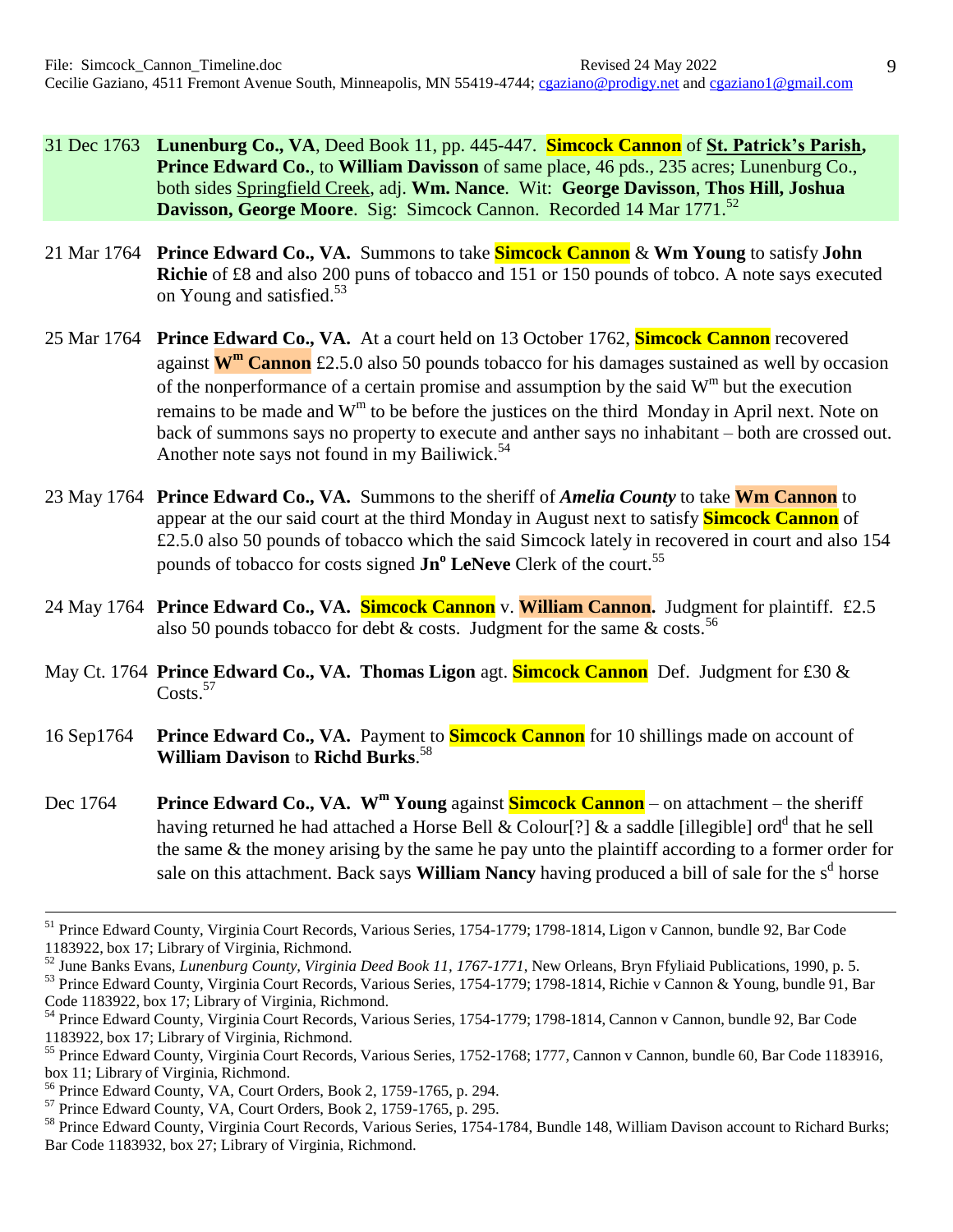&c. A certificate from **Nathl Veneble** proving his property delivered the sd horse to the sd **Nance** – **Geo Davison** D Shf [Deputy Sheriff] For **Thos Scott**. 59

18 Feb 1765 **Prince Edward Co., VA**. Ligon to Cannon } Bond & Att.<sup>a</sup> **Thomas Ligon** & **Paul Carrington** are held and firmly bound unto **Simcock Cannon** in One Hundred Pounds to be paid to the said **Simcock** ~ …. / Whereas the above bound **Thomas Ligon** ~ this Day prayed an attachment against the Estate of the said **Simcock Cannon** for Fifty pounds [words?] the Condition of the above obligation is such that if the said Ligon  $\sim$  do and shall in all and truly pay or cause so be paid to the sd. **Cannon** all Costs & damages in [word?] be paid in the said attachmt. Then the above obligation to be void. Else to remain in full force & [word?]. Signed: **Thomas Ligon** {seal} **P. Carrington** {seal} Witness **Wm Wright** <sup>60</sup>

> Whereas complaint is this Day made to me by **Thomas Ligon** that **Simcock Cannon** is runaway or abscond so that the Ordinary Proofs of Sans(?) cannot be served upon him. Requirement to attach the Estate of the said **Simcock** or so much proof as will be of value sufficient to satisfy and pay the judgment and costs; order to report on the third Monday in next Month, ...this 18<sup>th</sup> day of February 1765. To the Sheriff. (signed) **John Leigh** <sup>61</sup>

- Feb 1765 Ct. **Prince Edward Co., VA**, Court Order Book 2, p. 54. **William Cannon** v. **William Davidson.** Plaintiff recovered for £15 current money and 126 of tobacco.
- 20 Apr 1765 **Charlotte Co., VA,** Deed Book 1, p. 29. **Godfrey Jones** of Charlotte to **Francis Clements** of same, for 140 pounds, 144 acres in Charlotte bounded by **William Foster, Sr.**, and **William Gill**. Wit: **Thomas Forster, John Mitchell, James Forster, Saml Johnston, William Holt, Simcock** Cannon, William Bailey. Recorded 6 May 1765.<sup>62</sup>
- 22 Apr 1765 **Charlotte Co., VA**, Deed Book 1, p. 32. **Godfrey Jones** of Charlotte County to **Simcock Cannon of Prince Edward County** for £10, 50 acres in Charlotte bounded by **Collins**'s old line and **Clark**'s line. Wit: **Francis Clement, Thomas Foster, Chn. Isbell [may be Chr. Isbell], Saml Johnston, Wm. Holt, William Bailey.** Recorded 6 May 1765.<sup>63</sup>
- 06 May 1765 **Charlotte Co., VA**, Deed Book 1, p. 31. **Godfrey Jones** [and **Thomas Jones**] of Charlotte to **Henry Cox** of same for 100 pds., land [acreage not stated] in Charlotte on the branches of Ashcamp [Creek]. Bounded by **Read**'s corner… Wit: **John Philips, Charles Sullivant, Simcock Cannon**. Recorded 6 May 1765.<sup>64</sup>

21 May 1765 **Prince Edward Co., VA.** , summons to take **William Young** to answer **Simcock Cannon** in a

<sup>&</sup>lt;sup>59</sup> Prince Edward County, Virginia Court Records, Various Series, 1754-1807, Young vs. Cannon, bundle 122, Bar Code 1183928, box 23; Library of Virginia, Richmond.

<sup>&</sup>lt;sup>60</sup> Prince Edward County Court Records. Various Series, 1754-1788. Judgments, Bonds, Commissions, Oaths; Road and Bridge; Fiduciary, Land: Articles of Agreement. Bundle 128. Box 24.

<sup>&</sup>lt;sup>61</sup> Prince Edward County Court Records. Various Series, 1754-1788. Judgments, Bonds, Commissions, Oaths; Road and Bridge; Fiduciary, Land: Articles of Agreement. Bundle 128. Box 24.

<sup>&</sup>lt;sup>62</sup> Charlotte County, Virginia Deed Books 1 and 2, 1765-1771, compiled by Joanne Lovelace Nance, Charlottesville, VA: N.W. Lapin Press, 1990.

<sup>63</sup> *Charlotte County, Virginia Deed Books 1 and 2, 1765-1771*, compiled by Joanne Lovelace Nance, Charlottesville, VA: N.W. Lapin Press, 1990.

<sup>&</sup>lt;sup>64</sup> Charlotte County, Virginia Deed Books 1 and 2, 1765-1771, compiled by Joanne Lovelace Nance, Charlottesville, VA: N.W. Lapin Press, 1990.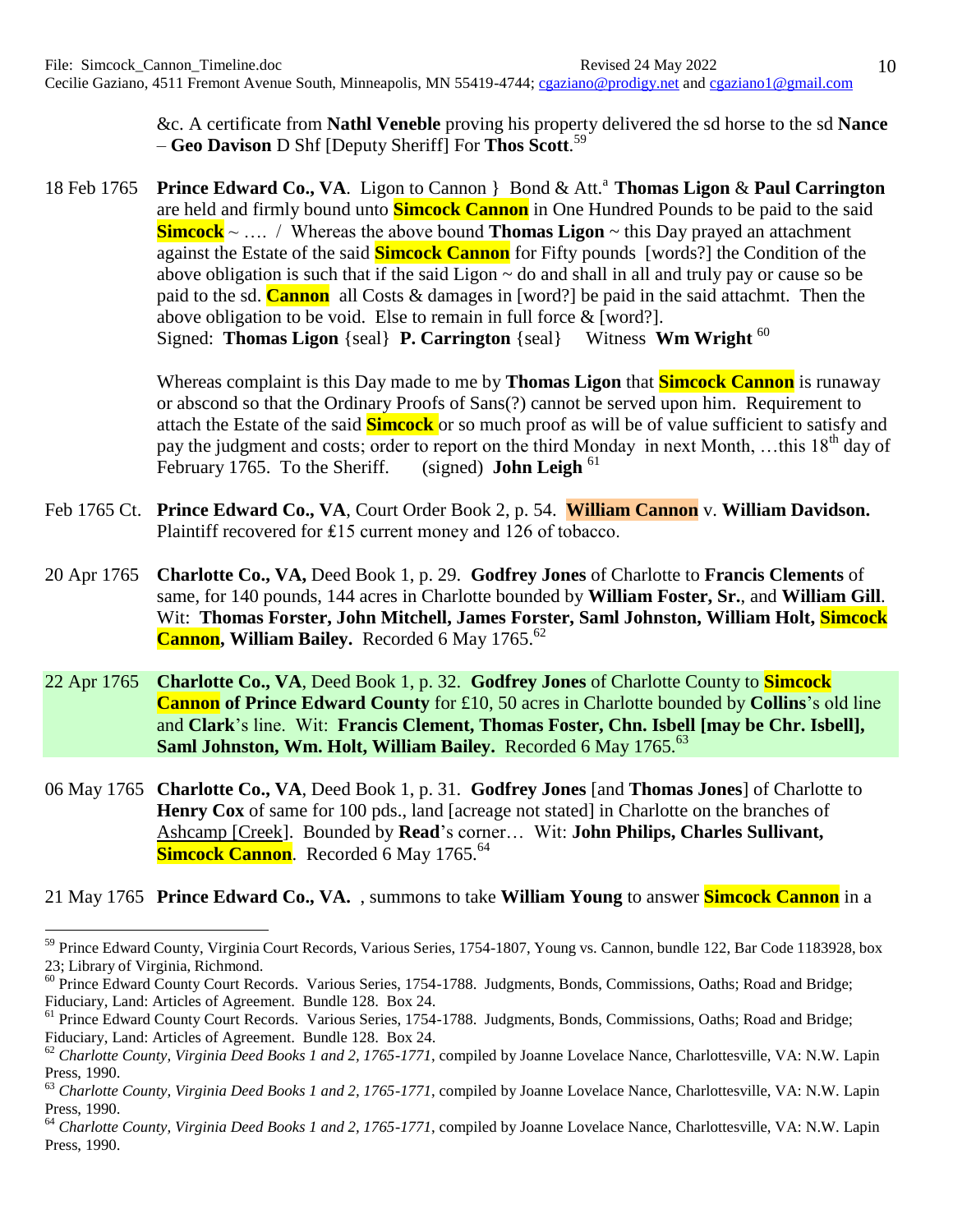plea of trespass on the case for damages of  $\text{\pounds}100$ .<sup>65</sup>

- 18 Jun 1765 **Prince Edward Co., VA.** Attachment of goods of **Simcock Cannon** who was run away. Security by **Thomas Ligon**. 66
- 18 Jun 1766 **Prince Edward Co., VA.** Summons to take **Simcock Cannon** & **John Birkis** to answer **Abraham Venable** of a plea of debt for £5… Back says executed on **Barks** and copy left for **Cannon**. 67
- 18 Aug 1766 **Prince Edward Co., VA.** Summons for **Simcock Cannon** & **John Birkus** to answer **Abraham Venable** in a plea of debt for £5.1.0 Damages of £5.<sup>68</sup>
- Aug Ct. 1766 **Prince Edward Co., VA. Messrs. Anderson, Craigie & Co.** Plt. Agt. **Simcock Cannon** Def. **John L. Vane** and **Tho. Wild** Special Bail and delivered him up. Thereupon the Plt. Prayed him committee and Judgments confessed in custody for  $\text{\pounds}6.6.81/2$  and costs.<sup>69</sup>
- 22 Oct 1766 **Prince Edward Co., VA.** Bond of **Simcock Cannon**, **Archd Buchanan, Theodrick Carter Senr, James Shelton, Stephen Neal, Charles Knight, Caleb Baker** and **Thomas Wild** of Prince Edward County are indebted to **Wm Anderson, Jno Craigie and Company** in the sum of £20 current money of Virginia to be paid on or before the third Monday in April next ensuing and also 30 shillings in the third Monday in April in 1768 [further payments listed]. **Fran. Watkins** witnessed for **Neal, Knight, Wild, Buchanan & Cannon**. **Thos Haskins** and **John Richards** witnessed for **Carter, Shelton** and **Baker**. Summons in Prince Edward Court dated 18 September 1771. Copy left with Carter and Knight. Executed on Neal and Baker. Buchanan, Wild, Cannon and Shelton were not inhabitants.<sup>70</sup>
- Undated **Prince Edward Co., VA.** (in 1755-1787 bundle of bonds and summons), **To Sim Cock Cannon** as guard over **Wm Nance** 4 days 100 [pounds of tobacco]. Latter entry shows a payment to **Thos Wild**: "To commt & Releasment of Sim Cock Cannon for misbehavior } 20 To 2 days imprisonment  $\omega$  51... 101.<sup>71</sup>
- 17 Jan 1767 **Prince Edward Co., VA.** Moore v Cannon } Bond. I **Sim Coc Cannon of Prince Edward County** do promise to pay to **John Moore** *of Charlotte* the just and full sum of four Pound eight Shillings & Eleven pence Current Money of Virginia for value recd To which payment will  $\&$ truly to be made I bind my self my heirs Excrs & Admins in the penal sum of Eight Pound

<sup>&</sup>lt;sup>65</sup> Prince Edward County, Virginia Court Records, Various Series, 1754-1787, Bundle 152, Cannon vs. Young; Bar Code 1183933, box 28; Library of Virginia, Richmond.

<sup>&</sup>lt;sup>66</sup> Prince Edward County, Virginia Court Records, Various Series, 1754-1788, Ligon vs. Cannon, bundle 128, Bar Code 1183929, box 24; Library of Virginia, Richmond.

<sup>&</sup>lt;sup>67</sup> Prince Edward County, Virginia Court Records, Various Series, 1754-1780, Venable v Cannon & Barkis, bundle 97, Bar Code 1183923, box 18; Library of Virginia, Richmond.

<sup>&</sup>lt;sup>68</sup> Prince Edward County, Virginia Court Records, Various Series, 1754-1780, Venable vs. Cannon, bundle 97, Bar Code 1183923, box 18; Library of Virginia, Richmond.

<sup>69</sup> Prince Edward County, VA, Court Orders, Book 3, 1765-1767, p. 106.

<sup>&</sup>lt;sup>70</sup> Prince Edward County, Virginia Court Records, Various Series, 1758-1782, Anderson & Co. vs. Cannon et al, Bar Code 1183924, box 19; Library of Virginia, Richmond.

<sup>&</sup>lt;sup>71</sup> Prince Edward County, Virginia Court Records, Various Series, 1754-1787, Bundle 156, unidentified account regarding jail and court house expenses; Bar Code 1183933, box 28; Library of Virginia, Richmond.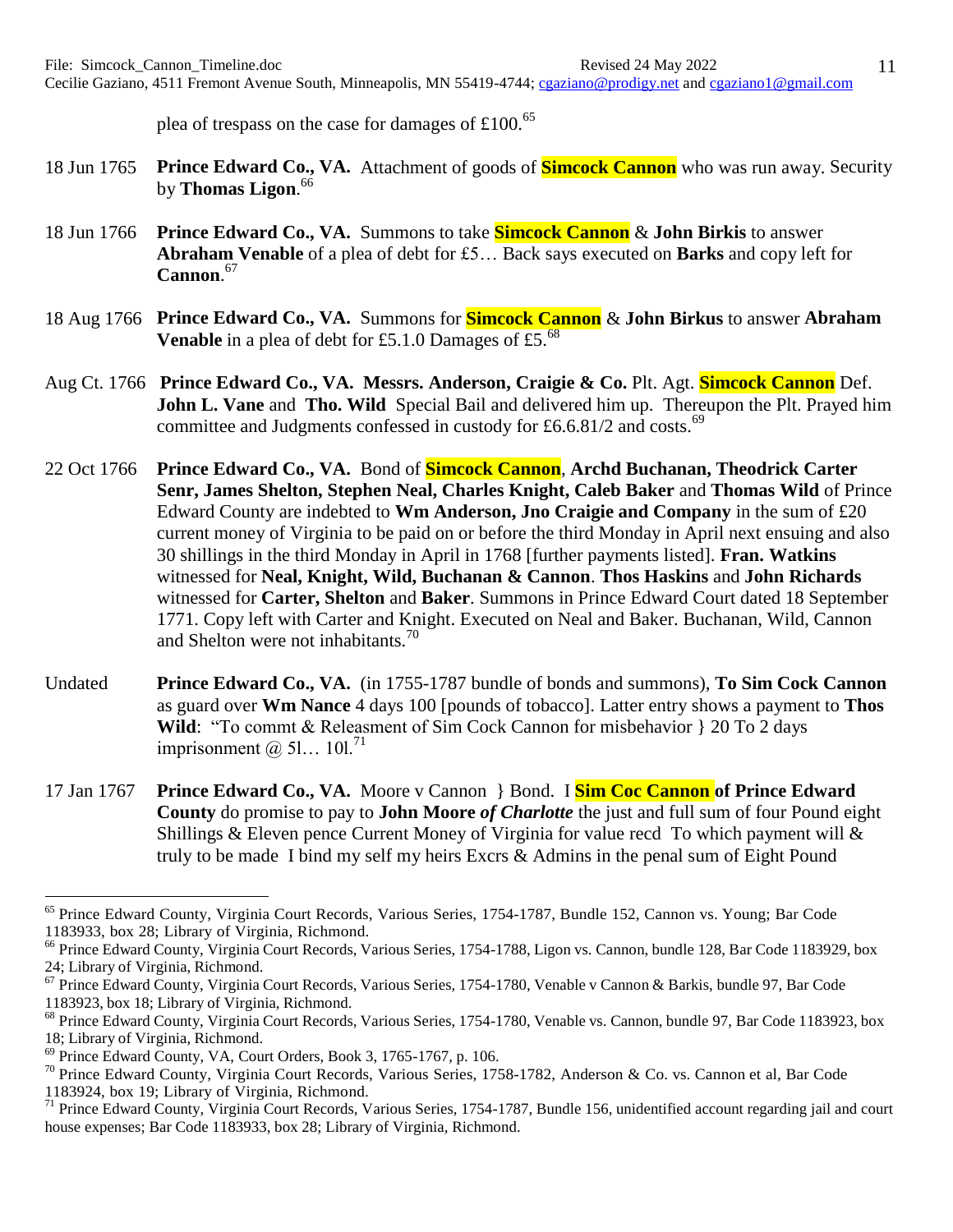Seventen Shillings 8 d(?) Given under my hand & Seal this Seventeenth Day of January one thousand Seven hundred & Sixty Seven. / Sin'd Seald & Delivered in the presence of **Joseph Moore James Richie Simcock Cannon**<sup>72</sup>

NOTE: These are actual signatures, and it appears that Simcock wrote the whole document.

- May Ct. 1767 **Prince Edward Co., VA. Godfrey Jones** Assignee of **Simcock Cannon** Pl. agt. **William Jones** Defendt. Judgment & Costs for £2.10 & costs  $716^{73}$
- 15 Jun 1767 **Prince Edward Co., VA.** George the third To the Shr [Sheriff] of Pr Edward county greeting We command you to take **Simcock Cannon** if he be found within your bailiwick and him safely keep so that you have his body before our Justices of our sd. County at the Court house on the third Monday July next to answer **John Moore** of a plea of debt for £8 Sch(?) 8 Damage £5 And have him there this Writ witness J Le Neve Clerk of our said court at the Court house the 15<sup>th</sup> day of June in the seventh year of our reign J Le Neve [Clerk]
- 18 Jun 1767 **Prince Edward Co., VA.** GEORGE the Third, by the Grace of GOD, of GREAT-BRITAIN, FRANCE and IRELAND, King, Defender of the Faith, &c. To the Sheriff of Prince Edward County, Greeting. We command that you take Simcock Cannon & John Birhus if they be found within your Bailiwick, and them safely keep, so that you have their Bodies before the Justices of our said Court, at the Court-House of the said County, on the third Monday in next Month to answer Abraham Venable of a plea of Debt for £5 10 ct? Damage £5  $\sim$ and have then there this Writ. Witness John Le Neve Clerk of our said Court, at the said Court-House, the 18<sup>th</sup> Day of June in the Seventh(?) Year of our Reign. J. Le Neve [Clerk].<sup>74</sup>
- 20 Jul 1767 **Prince Edward Co., VA.** Judgment of attachment of Goods and Chattles of the within named **Simcock Kennon** to pay debt and costs to John Moore. Cannon to report for payment at the courthouse on the  $3<sup>rd</sup>$  Monday of August next.<sup>75</sup>
- 05 Aug 1767 **Prince Edward Co., VA. John Moore v. Simcock Cannon.** Summons regarding judgment of £4.11.5 Current money, plus costs, against Cannon, who was ordered to report to the courthouse on the 3<sup>rd</sup> Monday in September 1767 to pay. Also: Moore V. Kannon: Exp. on Six hogs four head of Cattle and a field of Con and forbid to be sold. / Executor Banks Copy left for Cannon Tho.<sup>s</sup> Worsham SW $(?)$ <sup>76</sup>
- Aug Ct. 1767 **Prince Edward Co., VA. John Moore** Plt. Agt. **Simcock Cannon** Def. } In Debt Judgment for £8.17.8 current money of Virginia. Costs But this judgment (except the costs) is to be discharged by the payment of £4 .8.11 with interest thereon at 5 p. cent pr. Annum from January 17<sup>th</sup> 1767 til payment. N's attached effects relieved.<sup>77</sup>

<sup>&</sup>lt;sup>72</sup> Prince Edward County Court Records, Various Series, 1758-1782, Judgments, Fiduciary, Bonds, commissions, Oaths; Road and Bridge; Tax and Fiscal. bundles 102-105. Box 19.

<sup>&</sup>lt;sup>73</sup> Prince Edward County, VA, Court Orders, Book 3,1765-1767, p. 29.

<sup>&</sup>lt;sup>74</sup> Prince Edward County Court Records, Various Series, 1758-1782, Judgments, Fiduciary, Bonds, commissions, Oaths; Road and Bridge; Tax and Fiscal. bundles 102-105. Box 19.

<sup>&</sup>lt;sup>75</sup> Prince Edward County Court Records, Various Series, 1758-1782, Judgments, Fiduciary, Bonds, commissions, Oaths; Road and Bridge; Tax and Fiscal. bundles 102-105. Box 19.

<sup>&</sup>lt;sup>76</sup> Prince Edward County Court records (loose papers), Various Series, 1754-1780: Judgments, Bonds, commissions, Oaths, Fiduciary, Criminal, Tax and Fiscal, and Miscellaneous: Advertisements. Bundle 97, Box 18.

 $^{77}$  Prince Edward County, VA, Court Orders, Book 4, 1767-1700, p. 47.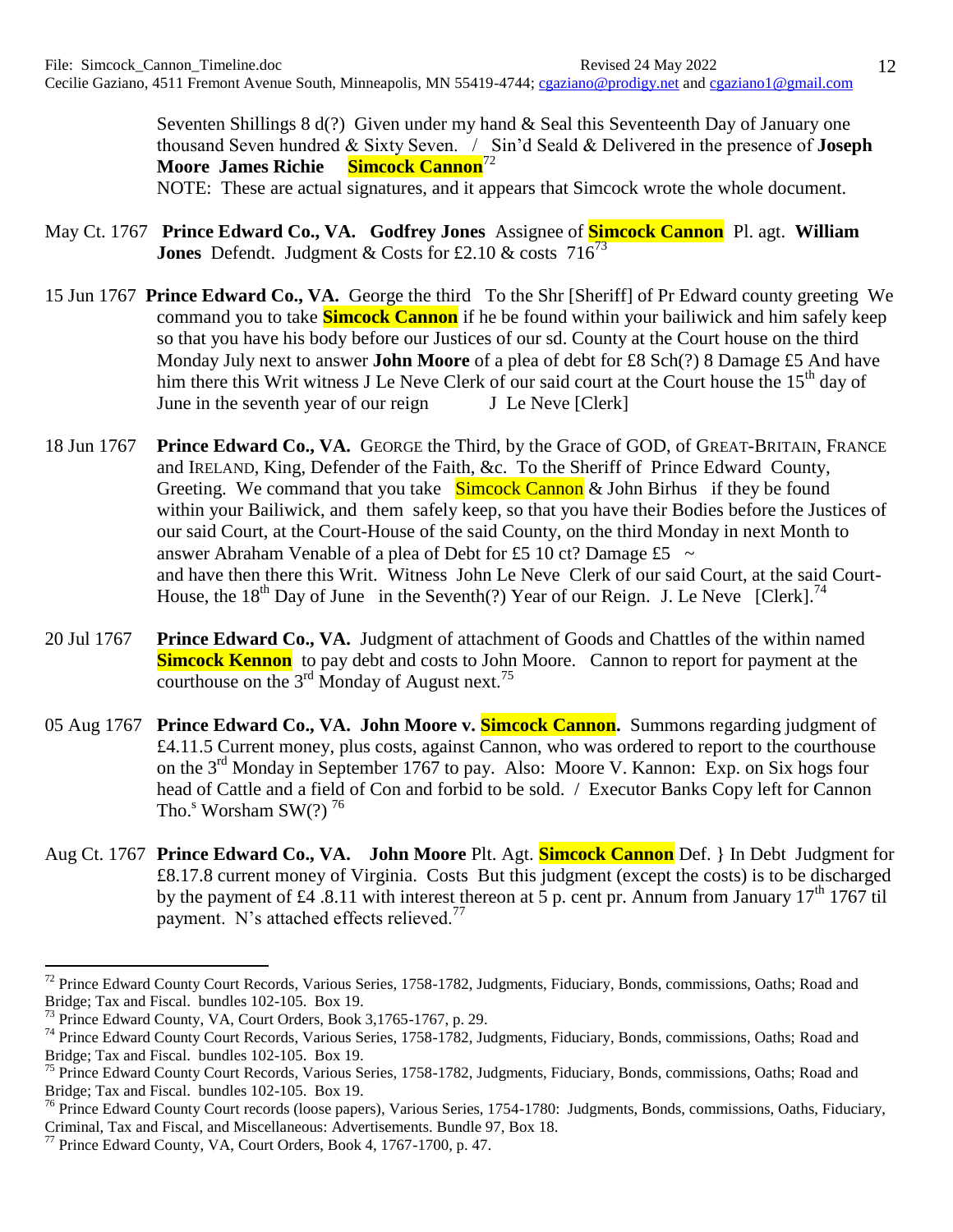- Undated **Prince Edward Co., VA.** To the worshipful court of Prince Edward The humble petition now **James Shelton** Showdeth that whereas this court has been pleased to grant an order to turn a road that leads from the courthouse to the **Moore** [next line illegible]…This said road **Jas Turn** by a motion of **Mr. Nathaniel Veneble** appointed one of the viewers Said petitioner humbly pray that your worship will be pleased to take the matter into your consideration & grant other persons to [?] the s<sup>d</sup> road and report to your worships the great [illegible] said road is to y<sup>r</sup> petitioner & he will forever pray. Signed by **William Brown, Wilm Jones, James Atkins, Geo Davison, Parsons Anderson, James Rice**, **Ezekiah Jacson, Samuel Burton**, **Simock Cannon**, **Nat Atkins, Thomas Foster, W<sup>m</sup> Owen**.
- 07 Sep 1767 **Charlotte Co., VA**, Deed Book 1, p. 337. **David Mattox** of Cornwall Parish, Charlotte County, to **Stephen Coelman**…118 acres in Charlotte bounded by **John Griffeth, James Murphy, Cannon**, and **Ratherford.** No witnesses. **Jean**, wife of David Mattox, relinquished dower. Recorded 7 Sep  $1767<sup>78</sup>$
- Mar Ct. 1768 **Prince Edward Co., VA. Henry Cox** Plt. Agt. **Simcock Cannon & Wm. Allwood** D. } Petition Abated as to Cannon by return Judgment against the other Defendant for £2.5 and costs.<sup>7</sup>
- 24 Oct 1768 **Craven Co., SC.** Colonial Plats, Vol. 13, p. 103 [microfilm 22607 at SC Archives]. Simcock Cannon in present-day SC on/near the Broad River. "Pursuant to a precept 2 Aug 1768, I have admeasured to **Robert Baylie**, 100 acres on the south side of Broad River, bounded n Westerly by **Simcock Cannons** land, land granted to **Ann Gowen**, and vacant land," 24 Oct 1768.

NOTE: It is not clear to the researcher, Brent H. Holcomb, "what the reference to Simcock Cannon's land means unless he had already purchased land there and the deed was not recorded or he had had land run out but never paid the fees to have the grant perfected. … Craven County was the Colonial County including all land north of the Santee River. [Letter to Cecilie Gaziano 16 Dec  $1991.^{80}$ ]

- 25 Nov 1768 **Mecklenburg Co., NC**, pp. 861-862. **Richard Hix**, planter of Mecklenburg, to **Simcock Cannon**, planter of **same** for £10, 187 acres on W side Broad River at James Fannins, adj **Robert Sponey Caleys**, granted to Hix by Gov. Tryon of NC…Richard Hix Jr. (X) (Seal). Wit: **John Haney, Russell Cannon** (X), **Richd Hix Senr.** Rec. Jan. term 1769.<sup>81</sup> This area is in present-day SC.
- 03 Jan 1769 **Mecklenburg Co., NC**, p. 860. **John Portman, Junr**., of Mecklenburg Co., to **Elijah Wells** of same, for £25, 130 acres on both sides of Packolet River, adj McWhorter... John Portman (P) (Seal). Wit: **Simcock Cannon, Russell Cannon** (X), **John Portman Sr.** (J). Rec. term 1769.<sup>82</sup>

<sup>78</sup> *Charlotte County, Virginia Deed Books 1 and 2, 1765-1771*, compiled by Joanne Lovelace Nance, Charlottesville, VA: N.W. Lapin Press, 1990.

<sup>&</sup>lt;sup>79</sup> Prince Edward County, VA, Court Orders, Book 4, 1767-1700, p. 83.

<sup>&</sup>lt;sup>80</sup> From the letter: A head of household, after 4 Nov 1755, could obtain 100 acres of land and others in their household, regardless of age or race, could obtain 50 acres of land each. "As of 1763, no person was allowed land for any children of the age of eighteen years or older. A person eighteen years or older was supposed to obtain land in his or her own name (which would have been 100 acres for a single person). Therefore, it would appear that Simcock Cannon had himself, a wife, and nine other persons in his family. If Rusell Cannon (presumably his son) were as old as eighteen, he would have had his own grant. Therefore, we may assume that he was not born until c1754."

<sup>81</sup> *Mecklenburg County, North Carolina Deed Abstracts 1763-1779* by Brent H. Holcomb, C.A.L.S. and Elmer O. Parker, Southern Historical Press, Easley, SC, 1979, p. 140.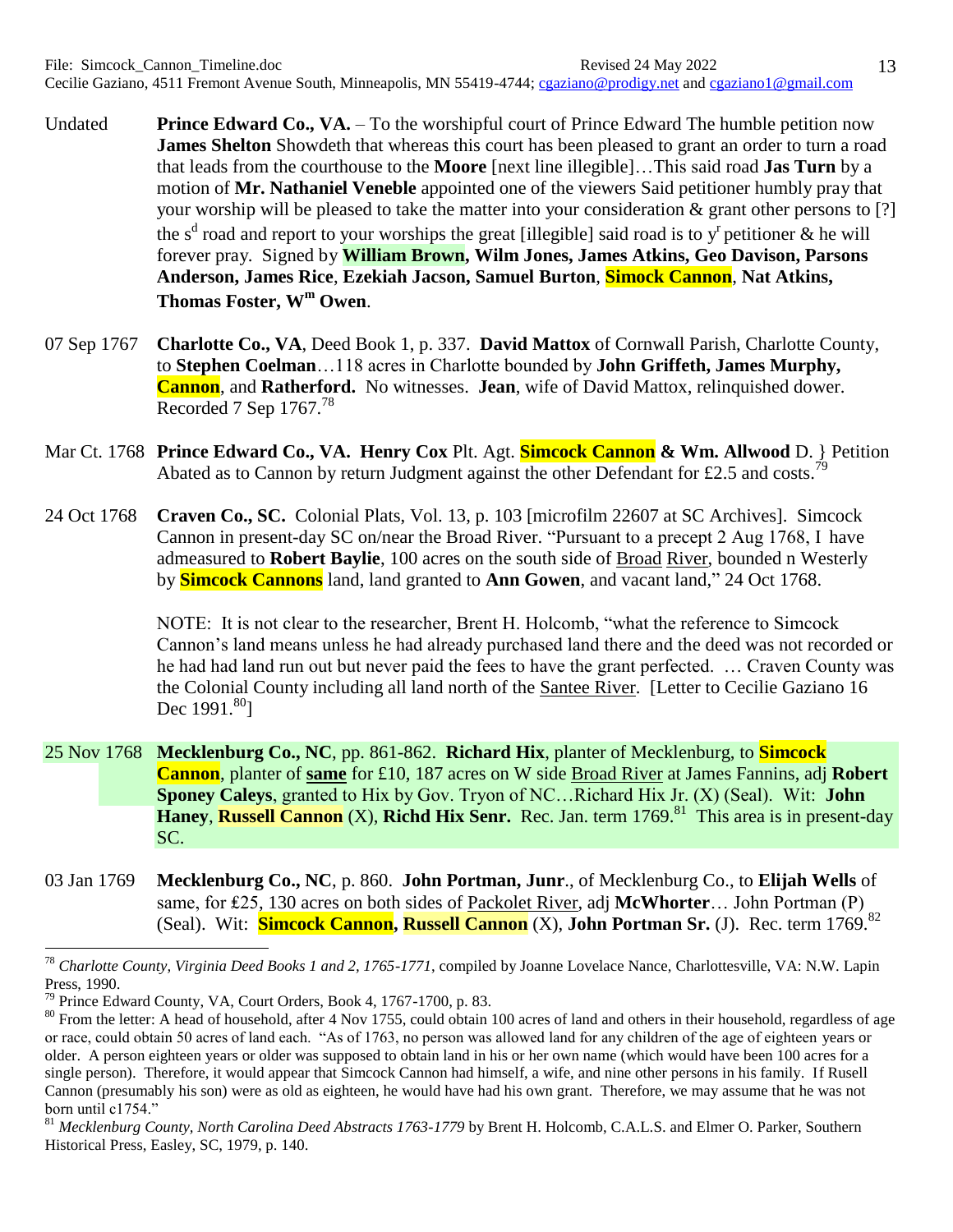This area is in present-day SC.

- Apr 1769 **Tryon Co., NC**. "Ordered by the court that **Henry Smith** and **Simcock Cannon** serve as constables for the district of **Henry Clark**, Esqr., and they swear in before the said Henry Clark accordingly." April Term.<sup>83</sup>
- 22 Mar 1770 **Tryon Co., NC**, pp. 180-181. **George Moore** of Tryon Co., to **John Haney** of same, for £30 proc. Money… 135 acres that ad. George Moore now lives on… George Moore (W) (Seal). Wit: **Simcock Cannon**, **Richard Hughes**, **Russell Cannon** (X). Rec. Apr. Term 1770. [Tryon Co. was formed from Mecklenburg Co. in 1769; this area is in present-day  $SC.1^{84}$
- 04 Apr 1770 **Cumberland Co., VA.** Will of **Edward McGehee** to land adjacent to **Jacob McGeehee** and **Simcock Cannon** was bequeathed to his son, **John McGehee**. Will dated 04 Apr 768; proved 28 Jan 1771.<sup>85</sup>
- Jul 1771 **Tryon Co., NC**. **James Forsyth** vs **Simcock Kannon**. T. A. B. Same Jury. Impannelled and Sworn find the Defendant Guilty and assess the plaintiffs Damages to 1d and/6 Costs."<sup>86</sup>
- 17 Aug 1771 **Prince Edward Co., VA.** Summons to seize the goods of **Simcock Cannon** to satisfy a judgment of **John Moore** for 158 pounds of tobacco. Back of order says executed on six hogs, four head of cattle and a field of con [corn] and for bed [forbid?] to be sold.<sup>87</sup>
- 02 Oct 1771 **Chesterfield Co., VA,** Book 2, p. 174. Will of Hannah Rudd mentions: son John **Rudd**, daughter Avis Whittecar **Cashing**, daughter Hannah **Cheatham**. Grandsons: **Russell Kennon**, Thomas **Palmer**. Daughters Jane **Kennon** and Ann **Palmer**. Nephew Edward **Storey**. Sons-in-law Simcock **Kennon** and Ellis **Palmer**. Witnesses: Joel **Cheatham**, Wm. **Rucks**, Josias **Stuart**, James **Rucks**, Wm. **Muse**. 88
- 21 Oct 1771 **Prince Edward Co., VA.** Summons to take **Benj. Cannon** and safely keep him to appear before the county court to answer **Ricd Thomason** of a plea of slander damage £100. Executed 25 Oct 1771 John Cranshaw bail [for Cannon].<sup>89</sup> Is Benj. Cannon related to Simcock Cannon?

<sup>84</sup> *Deed Abstracts of Tryon, Lincoln & Rutherford Counties North Carolina 1769-1786, Tryon County Wills & Estates*, abstracted by Brent Holcomb, C.R.S., Southern Historical Press, Greenville, SC, p. 14.

1

<sup>&</sup>lt;sup>82</sup> Mecklenburg County, North Carolina Deed Abstracts 1763-1779 by Brent H. Holcomb, C.A.L.S. and Elmer O. Parker, Southern Historical Press, Easley, SC , 1979, p. 140.

<sup>83</sup> *Tryon County, North Carolina, Minutes of the Court of Pleas and Quarter Sessions 1769-1779,* by Brent H. Holcomb, South Carolina Magazine of Ancestral Research, Box 21766, Columbia, SC 29221, 1994*.* From: [http://www.scmar.com:](http://www.scmar.com/) Tryon County was formed in 1769 from the western portion of Mecklenburg County and abolished in 1779 to form Lincoln and Rutherford Counties. Prior to the border survey of 1772, it included all or portions of the South Carolina counties of York, Chester, **Union**, Spartanburg, Laurens, **Greenville**, and Newberry. [boldface added]

<sup>85</sup> Cumberland County, Virginia, Will Book 1, 1749-1792, p. 23.

<sup>86</sup> *Tryon County, North Carolina, Minutes of the Court of Pleas and Quarter Sessions 1769-1779,* by Brent H. Holcomb, South Carolina Magazine of Ancestral Research, Box 21766, Columbia, SC 29221, 1994, p. 73*.* Also at [www.ancestry.com.](http://www.ancestry.com/)

<sup>&</sup>lt;sup>87</sup> Prince Edward County, Virginia Court Records, Various Series, 1754-1780, Moore vs. Cannon, bundle 97, Bar Code 1183923, box 18; Library of Virginia, Richmond.

<sup>88</sup> *Chesterfield County, Va, Wills, 1749-1774*, edited by Benjamin B. Weisiger III, Iberian Publishing Co, Athens, GA, 1979.

<sup>&</sup>lt;sup>89</sup> Prince Edward County, Virginia Court Records, Various Series, 1754-1787, Thomason vs. Cannon, bundle 16, Bar Code 1183909, box 4; Library of Virginia, Richmond.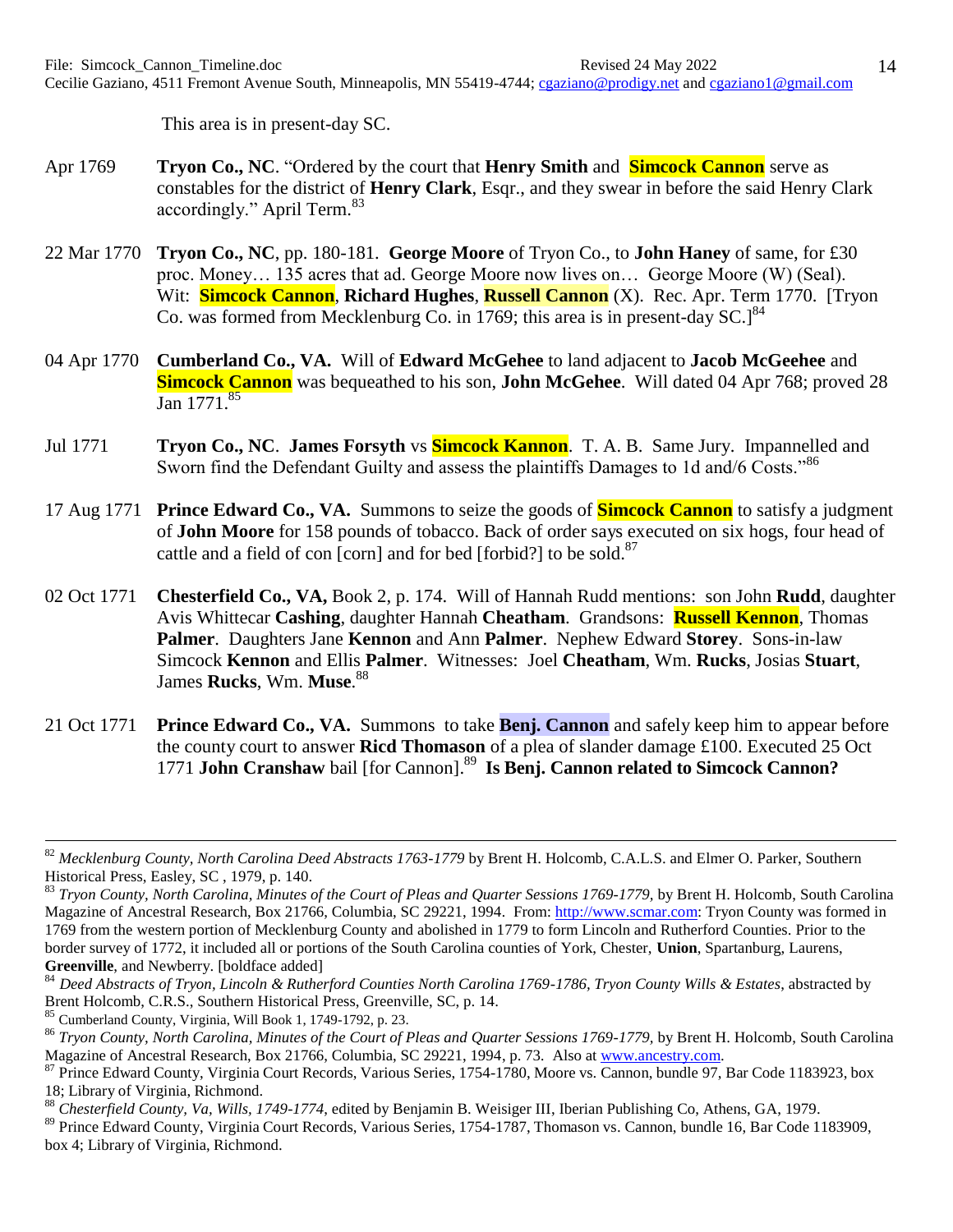- Oct Ct. 1771 **Prince Edward Co., VA. Messrs. William Anderson, John Craigie & Co.** Plts. Against **Simcock Cannon, Archd. Buchanan, Theodk. Carter, James Shelton, Stephen Neal, Charles Knight, Caleb Baker,** and **Thomas Wite**. Defts. } Debt. The sheriff having returned the Defs. Simcock Cannon, Arch. Buchanan, James Shelton, and Tho. Wild no inhabitants of this County. This Suit as to them abates and Judgment confessed by the other Defts. For £20 and costs. But this Judgment (except the costs) is to be discharged by the payment of £6.6.8 like money with interest thereon at 5 p.ct. pr. Annum from Oct.  $22^{nd}$  1766 til paid & costs. Memo The old costs (except the Gaolers fees which does not appear in the bond) is 124 lb. Tob. & 157 or 150 lb.  $Tobo.<sup>90</sup>$
- 03 Dec 1771 **Craven Co., SC**, Colonial Plats, Vol. 13, p. 522. "Pursuant to a warrant bearing date 3 December 1771, I have admeasured and laid out to **Simcock Cannon**, a tract in Craven County of 600 acres on a branch of Brown's Creek, and bounding on all sides by vacant land." 16 Dec 1771. Survey. Browns Creek was in what was later Union County.
- 23 Mar 1772 **Prince Edward Co., VA.** Summons for **Jno Cranshaw, Jno Hamblin & David Coleman** to testify on behalf of **Benjamin Cannon** who was a defendant at the suit of **Richard Thomason**. 91
- 21 May 1772 **Royal Grants**, Vol. 25, p. 520 [microfilm 22607, SC Archives]. George III to **Simcock Cannon**, 600 acres on a branch of Browns Creek bounding on all sides by vacant land. Patent. 21 May 1772.
- 02 Apr 1772 **Prince Edward Co., VA. S**ummons to take **William Cannon** to answer **John Dejarnatt** of a plea of trespass on the case.<sup>92</sup>
- 31 Dec 1772 **Prince Edward Co., VA.** I **Abraham Rice** promise to pay or cause to be paid to **Russel Cannon** the full and just sum of twenty shillings on or before the 25 day of January also twenty shilling the first day of March in the year 1773 witness my hand and seal Abraham Rice my hand. Witness was **Edward Russel**. 93
- 02 Sep 1773 **Union County, SC,** Deed Book A, pp. 52-58. **Henry Clark**, gentleman, and **Sarah Clark**, his wife of 96 Dist., SC to **John Foster**, same place, gentleman, for 750 pds current money, tract granted 26 Oct 1767 by Gov. Tryon of NC, 180 acres on the west and south side of Broad River then deemed Mecklenburgh County in the Prov. of N.C. but since the Continuation of the Boundary line of the sd Provinces lately run pursuant to his Majesty's instructions is in Ninety Six District in the Province of South Carolina. Bound by **Love** and the River. Wit: **Simcock Cannon, Reydarus Clark, William Laughlin**. Proved by the oath of Simcock Cannon before Joseph Robison, J.P., 22 Sep 1774. Rec. 3-27-1786.<sup>94</sup>

## 27 Sep 1774 **Charlotte Co., VA**. **Simcock Cannon of South Carolina** to **Thomas Foster** of Charlotte Co. for

 $\overline{a}$ 

<sup>92</sup> Prince Edward County, Virginia Court Records, Various Series, 1754-1849, Bundle 108, Dejanatt vs.

Cannon; Bar Code 1183925, box 20; Library of Virginia, Richmond.

 $^{90}_{\odot}$  Prince Edward County, VA, Order Book 5, 1771-1773, p. 74.

<sup>&</sup>lt;sup>91</sup> Prince Edward County, Virginia Court Records, Various Series, 1754-1784, Bundle 145, Thomason vs. Cannon; Bar Code 1183932, box 27; Library of Virginia, Richmond.

<sup>93</sup> Prince Edward County, Virginia Court Records, Various Series, 1755-1797, Russell assignee of Cannon vs. Rice, bundle 138, Bar Code 1183930, box 25; Library of Virginia, Richmond.

<sup>&</sup>lt;sup>94</sup> Some South Carolina County Records, Vol. 2, compiled by the Rev. Silas Emmett Lucas Jr., Editor, Southern Historical Press, Easley, SC,1989, p. 487.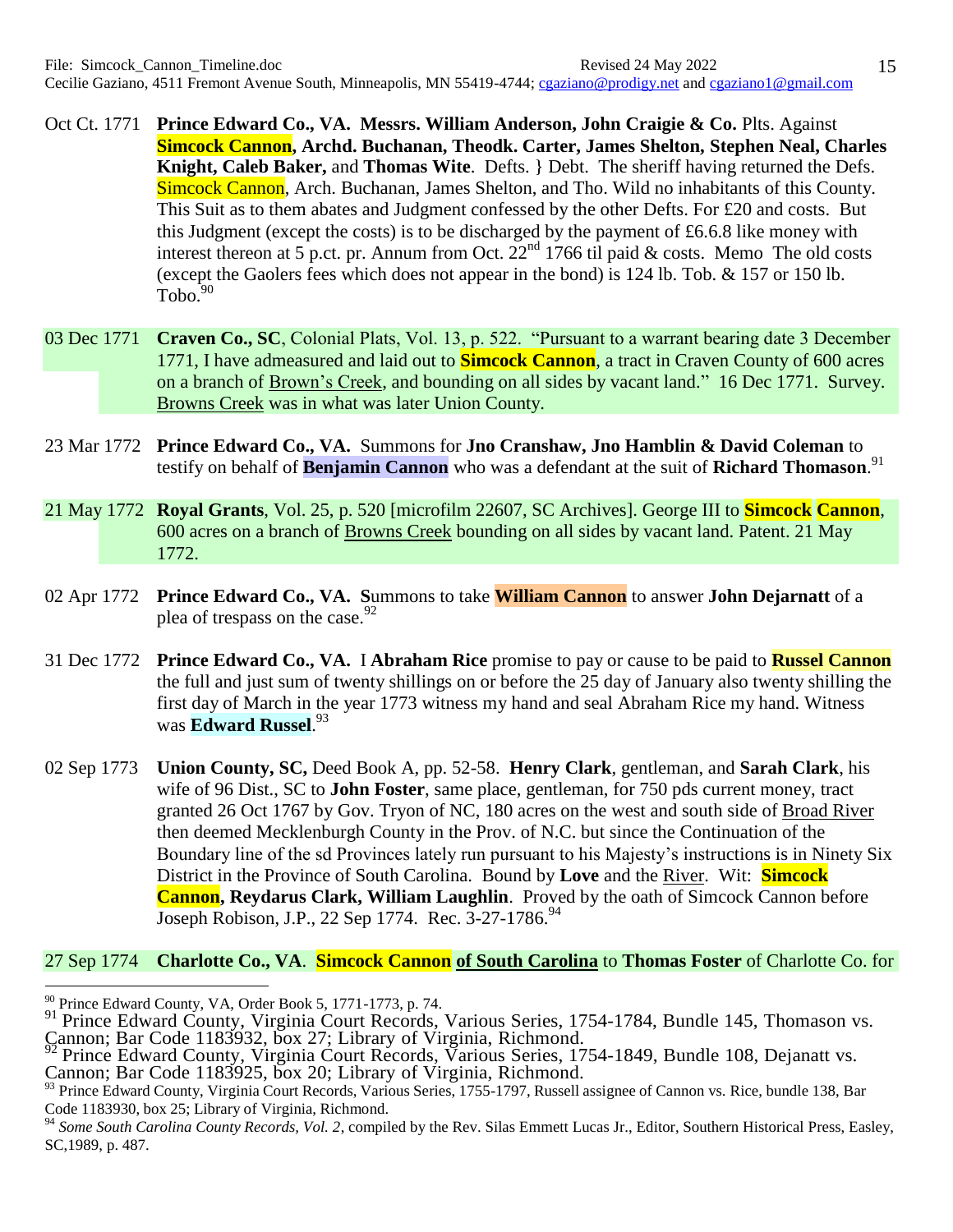£10, 50 acres in Charlotte bounded by **Collins**' old line and **Clark**. Wit: **Josiah Morton, William (+) Nash, John Cardwell** and **John (+) Walls.** Signed: **Simcock Cannon**. 95

- **Apr 1775 American Revolutionary War began.**
- 19 Nov 1778 **Prince Edward Co., VA**, Deed Book 6, p. 34. Indenture made between **Russell Cannon of the Province of South Carolina and ninety six district** of the one Part and **John Brown**, of the province of Virginia & County of Prince Edward of the other part, for £200 current money of Virginia 125 acres in Prince Edward Co., bounded by the lands of **John McGeehee**, **Daniel Friths/Roths or Falk**, and **Jacob McGeehee**. Wit: **William Bibb, Reuben Coleman, Samuel Burton. May have been part of land inherited from grandfather Rudd.**
- 1782 Simcock could have been in Georgia by this date because he would have had to live there at least 3 years prior to the plat date.
- 16 Mar 1783 **Washington Co., NC (TN). James McAdams** and **Jemima his wife** his grant of 10/24/1782 conveyed unto **Peter Finch [French?]** 200 acres of land on Cherokee Creek for 150 pounds NC money adjacent **Ben Johnston**, witnessed by **R. Cannon**.<sup>96</sup> However, when court oath was made in the next term **Simcocke Cannon** verified this sale. **Pearson Brummet**<sup>97</sup> and **Samuel Duncan** were also witnesses.
- 16 Mar 1783 **Washington Co., NC (TN).** Deed between **James McAdams** and **Samuel Duncan** on the waters of Cherokee Creek adj. **Abraham Anthony**. Being part of a 400 acre tract granted to McAdams by grant 200 acres. Wit.: **Simcocke Cannon**, **Pearson Brummet, Foster Furing [Finney?]**<sup>98</sup>

**03 – Simcocke Cannon, Box 1, F10, p. 25 (Feb.-May 1783).** A deed of conveyance from **James McAdams** to **Peter French** two hundred? acres of land was proved by the oath of Simcocke Cannon and the affirmation of Samuel [name?] and the same is ordered to be recorded.

A deed of conveyance from **James McAdams** to **Samuel Duncan** for two acres of land from the oath of **Peter French** and **Simcocke Cannon** and the same is ordered to be recorded.

**3 Sep 1783 Treaty of Paris signed; ratified 14 Jan 1784.** 

30 Nov 1785 **Franklin Co., GA**. Warrant for headright 287½ acres to **Simcock Cannon**. (Patrick Gudaitis's research: "Simcock's grant was for 287.5 acres. **This meant that he was either a Revolutionary soldier or had lived in the state prior to the end of the war. He does not show up in Revolutionary records for either Georgia or South Carolina. So, it is obvious that he filed for a headright grant by the fact that he was living in Georgia during the war.** 

"To start the headright grant process, he had to swear/affirm or prove to the land court that he was a citizen prior to the end of the war in 1783. He proved this; however, the early records are lost as to what evidence he used. Now, the grant process began. Headright grants had to go through four stages. First, a land warrant was

<sup>&</sup>lt;sup>95</sup> Charlotte County, VA, Deed Book 3, p. 444.

<sup>&</sup>lt;sup>96</sup> Washington County Deed Book, Vol. 1, pp. 53-54. (TSLA Roll 195, Old Book "A.")

<sup>97</sup> He appears to have been the **Pearson Brummet** who died in Abbeville Co., SC, by Mar. 1787.**Pearson's** brother **Samuel Brummet** was in Washington Co., TN, from 1790 until his death there in 1819.

<sup>&</sup>lt;sup>98</sup> Washington County Deed Book, Vol. 1, pp. 68-70. (TSLA Roll 195, Old Book "A.")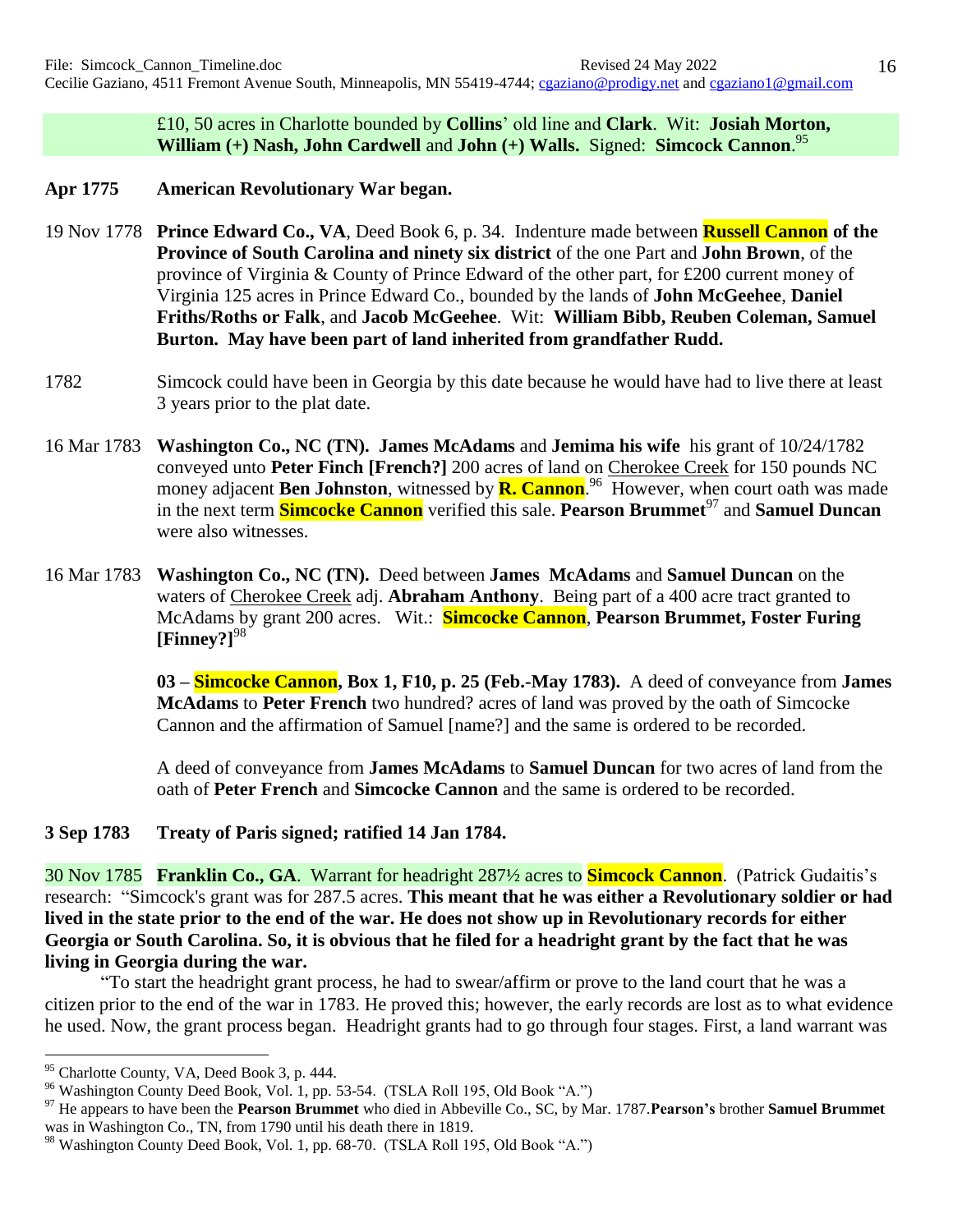obtained by the land court after proving the persons right to obtain a grant. Next, the person had to find land not already granted and have it surveyed whereas a plat could be taken out for. The land court would then ascertain and try to make sure that no other person had already claimed it. The last procedure was for the grantee to pay the required fee for the land. If you'll note in the records you will receive, the land warrant and plat were both filed in 1785. It was not until 1789 that the Governor signed the grant. I pondered this delay. But most likely it was because of a shortage of hard currency at the time. This is well noted in history.

"….While most of those loyal to the Revolution had abandoned the state [Georgia] after the British reconquered the Province, there was a settlement of Quakers (often called "The Friends") that lived in a large area near Wrightsboro. Their religion made them non-combative for either cause. Therefore, they were not bothered by the British or the American Rebels. Question, in the research you know about, are there any records about his religion?

"I'll stop here to note that there is a large gap in time (1772-1786) between his records in SC. His land warrant in Ga helps to center him there by 1782. What went on between 1772 and 1782? Pondering........

"From my experience, the Revolution had a lot to do with it, and, I would suggest three thoughts.

- 1) He was a Tory, and fled to GA after that state had been subdued by the British.
- 2) He fled to GA as a refugee to avoid the fighting.
- 3) He came to GA to avoid religious oppression.

"The Revolution in South Carolina was exceptionally partisan. Tories against Revolutionaries. There was no middle road. You were for one side or the other. Else, both sides burned you out." [End of quote from Patrick Gudaitis, godspeed@att.net, 21 April 2007.

- 04 Sep 1786 **Ninety Six District, SC**, State Grants, Vol. 14, p. 569, microfilm WK1752-1753. State of South Carolina for 2 pounds, 9 shillings, to **Simcock Cannon**, 105 acres in the district of Ninety Six on both sides of a branch of the middle fork of Saluda River. Plat certified 16 March 1786.
- 05 Apr 1787 **Greenville Co.. SC. William Flippo** 296 acres S: **George Salmon** on fork of Saluda River on brs of S and M forks of sd river. Bounded by **Joseph Hughes, Dennis Duff, Simcock Cannon, Samuel Brummet.** SD 5/4/1787, RD 28/8/1787. 99
- 21/22 Sep 1787 **Greenville Co., SC**, Deed Book A, pp. 133-135. **Simcock Cannon** of *Ninety Six District* and state aforesaid to **Russell Cannon** of said district (lease five shilling, release 45 pounds), 105 acres on the middle fork of Saluda River adj. **Dennis Duff**, granted to said Simcock Cannon 04 Sep 1786. Simcock Cannon (LS). No witnesses indicated. Acknowledged in open court in Greenville Co. 19 Nov 1787.
- 03 Mar 1788 **Ninety Six District**, State Grants, Vol. 22, pp. 449. State of South Carolina for 5 pounds 7/4, to **Simcock Cannon**, 250 acres in the District of Ninety Six on the branches of Middle Fork of Saludy River adj. land laid out for **Daniel McJunkin**. Plat certified 10 Oct 1787.
- 22 Jan 1789 **Franklin Co., GA**, Grant Book RRR, p. 153, 288 acres granted to **Sincock Cannon**.<sup>100</sup> Patent. Bounded on the NW by **William Daniel**s land and on all other sides by Vacant Land.

<sup>&</sup>lt;sup>99</sup> Greenville County, South Carolina, Plat Book C, p. 241, W#2720, WA400.

<sup>&</sup>lt;sup>100</sup> *Index to the Headright and Bounty Grants of Georgia 1756-1909*, published by Georgia Genealogical Reprints, The Rev. Silas Emmett Lucas, Jr., Vidalia, Georgia, 1970, p. 95. Additional information from copy at the Georgia Archives.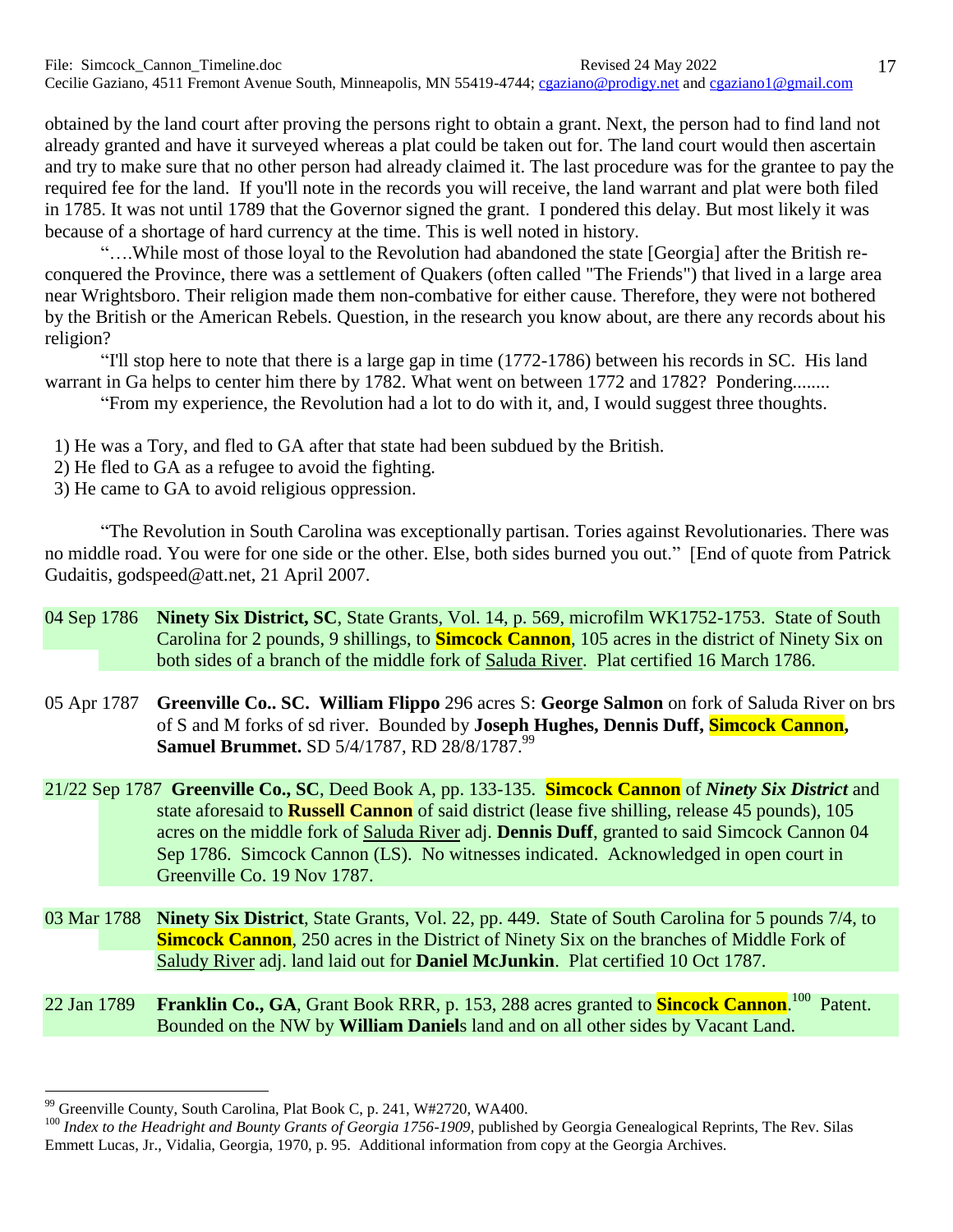- 18 Mar 1790 **Greenville Co., SC**, Deed Book B, pp. 193-194. **Simcock Cannon** of County of Greenville to **Daniel McJunkin** of same for 50 pounds, tract adj. said Daniel McJunkins line, 130 acres granted to Simcock Cannon by plat annexed… Simcock Cannon (LS), Wit: **Thomas Gibbs, Abner Chastien, Absalom Blyth**. Proved by the oath of Thomas Gibbs before **George Salmon**, recorded 19 July  $1790.^{101}$
- 19 Jul 1790 **Wilkes Co., GA**, Deed Book HH, pp. 76-77. **James Freeman** to **Simcock Canan**, 30 acres on E. side of Chickasaw Creek adj land of **Richard Aycock**, whereon said Freeman now lives; bounded on the south by the Spring branch. **W. Freeman, Holman Freeman**, test.<sup>102</sup>
- 1790 Federal census: Simcock Cannon was not found.

 $\overline{a}$ 

- 18 Jan 1791 **Franklin Co., GA**, Deed Book C, p. 77. Deed dated 18 Jan 1791 received 16 Feb 1791 from **Simcock Cannon** of **Wilkes Co., Georgia** to **Elijah Williamson** of Franklin Co. Conveys 287- ½ acres in Franklin Co. on waters of Eastanolle Creek original plat dated 9 Nov 1785, granted by Governor George Walton 22 Jan 1789. Wit: **Russell Cannon**. **Holeman Freeman**, J.P.<sup>103</sup>
- 1791 **Wilkes Co., GA**, Tax Digest, Cap't John Pope's Company, "R," no. 58. **Simcock Cannan**, free male white persons: 1; number of slaves: 0; 30 acres of land; 2 shillings 10¼ pence. (Patrick Gudaitis's research.)
- 02 Sep 1791 **Greene Co., GA**, Deed Book 2, p. 6. **Wiley Pope** of Wilkes Co. to **Jno. Griffin** of Cumberland Co., Va., planter, for 100 pds. lawful money, 287½ acres in Greene Co., orig. granted to **John Coleman** 30 Sep 1784, on the waters of Big Creek, conveyed by said Coleman to said Pope 21 Jun 1786. Signed: Wiley Pope. Wit: **Simcock Cannon, Holman Freeman** J.P.<sup>104</sup>
- 02 Nov 1791 **Greenville Co., SC**, Deed Book B., p. 247. **William Flippo** and **Anne Flippo** his wife, to **John M. Robinson** all of Greenville Co., for 50 pds, sold 246 acres orig. granted 6 Dec 1790 to sd Flippo, adj. **Samuel Brummett, Simcock Cannon, Denis Duff**. Signed: William Flippo. Wit: **Joseph (x) Williams, Samuel Earle**, who swore in open court Feb. Term 1792. Rec. 24 Feb.  $1792^{105}$
- 04 Feb 1793 **Franklin Co., GA,** Deed Book N, pp. 89-90, from **William Hay** of Wilkes Co., Ga., to **Travers Rees** of South Carolina. In consideration of 5 pds., conveys 290 acres in Franklin Co., on waters of Eastanolle Creek. Signed W. Hay. Wit: **Jo. Moore**, J.P. (with plat shown as recorded in county office 19 Oct 1790, recorded 14 Sep 1799; also showing the above tract adjacent to the lands of **John Clarke** and **Siniok Cannon**. 106

17 Nov 1794 **Greenville Co., SC.** Deed Book D, pp. 117-118. Memorial deed between **John Covenhaven** of

<sup>&</sup>lt;sup>101</sup> Some South Carolina County Records, Vol. 2, compiled by the Rev. Silas Emmett Lucas Jr., Editor, Southern Historical Press, Easley, SC,1989, p. 159.

<sup>&</sup>lt;sup>102</sup> *Early Records of Georgia*, compiled by Grace Gillam Davidson, Southern Historical Press Easley, SC, p. 109. Additional information from copy in the Georgia Archives.

<sup>103</sup> *Deeds of Franklin Co., Georgia 1784-1826*, by Martha Walters Acker, Southern Historical Press, Easley, SC, 1976, p. 11.

<sup>&</sup>lt;sup>104</sup> Some Georgia County Records, Vol. 2, compiled by the Rev. Silas Emmett Lucas, Jr., Southern Historical Press, Greenville, SC, 1977, p. 237.

<sup>&</sup>lt;sup>105</sup> Some South Carolina County Records, Vol. 2, the Rev. Silas Emmett Lucas Jr., Editor, Southern Historical Press, Easley, SC, 1989, p. 173.

<sup>106</sup> *Deeds of Franklin Co., Georgia 1784-1826*, by Martha Walters Acker, Southern Historical Press, Easley, SC, 1976, p. 125.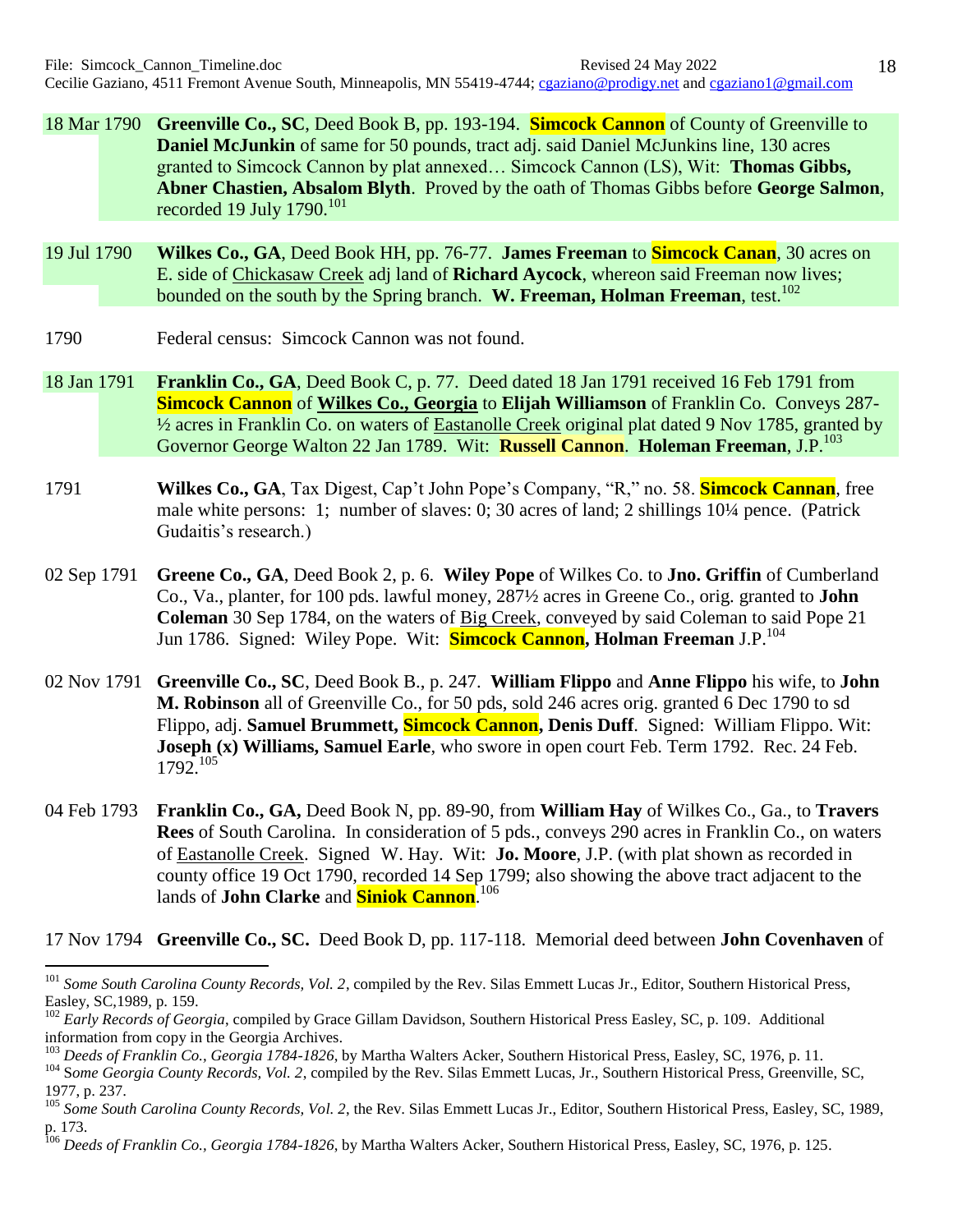Union Co., SC, and **John Glass** of Greenville for land on the middle fork of the Saluda River originally granted to Thomas Brummit. Wit: **Simcock Cannon** and **William Cannon**.<sup>107</sup> Proved by the oath of **Simcock Cannon** 05 Aug 1795 before **John B. Grigsby**.

- 07 Oct 1796 **Union Co., SC,** Deeds, Book D, pp. 479-480 [SC Archives microfilm C2205]. **Simcok Cannon** of State aforesaid and **county of Greenville**, for 50 pounds sterling paid by **Martha Steen** of County of Union, 600 acres when granted in Craven County now Union County, granted 1772 on waters of Browns Creek… 7 Oct 1796. Simcock Cannon (Seal), Wit: **Sarah Jones** (X) **Daniel McJunkin**. Proved by the oath of Sarah Jones in Union County 11 October 1796 before **Thomas Brandon**, J. U. C.
- 28 Dec 1797 **Franklin Co., GA**, Deed Book O, pp. 85-86. To **Elijah Williamson** of Bunkam Co., NC to **Thomas Cox** of Franklin Co. In consideration of \$300.00 conveys 387 acres in Franklin Co., on both sides of Eastanolle Creek, whereon said Cox now lives, being two adjacent tracts granted to **William Clark** and **Sineock Cannon**. 108
- 21 May 1800 **Franklin Co., GA**, Deed Book NN, pp. 50-51. Recorded 10 Jan 1801, from **Thomas Cox** and wife **Mary** to **John Stonecypher** of aforesaid. In consideration of \$1,000 conveys two tracts in Franklin Co. on Eastanolle Creek as follows: 287½ acres granted to **Sincock Cannon** 22 Jan 1789, and by him conveyed to **Elijah Williamson** 18 Jun 1791, and by said Williamson conveyed to said Thomas Cox 28 Dec 1797; 100 acres granted to **William Clarke** 12 Jul 1787, and by him conveyed to Elijah Williamson 04 Oct 1790, and conveyed by said Williamson to said Thomas Cox 20 Dec 1797. Signed Tho's Cox (x) Mary Cox (x) Wit: **James Pulliam, James**   $Wyly, J.P.<sup>109</sup>$
- 1800 **Greenville Co., SC**, Census: **Simcock Cannon**, p. 251, household 303. Two duplicate censuses for Simcock, one in Greenville Co., SC, and one in Buncombe Co., NC. 1 male 45+, 1 male 10- 15, 1 female 26-45, 2 females under 10. No slaves.
- 1800 **Buncombe Co., NC**, Census: **Simcock Cannon**, p. 166. They show 1 male 45+, 1 male 10-15, 1 female 26-45, 2 females under 10. No slaves.

.

1803/4 **Walton Co., GA,** the "orphan strip" later found to be NC's land in the vicinity of Buncombe Co. A later county in Georgia in a different geographical area was named Walton. "A census of the Inhabitants within the Terretory ceded by the United States to the State of Georgia living within **Captain Clayton**s district Eastern: transcribed as **Tim Cocke Cannon**, 7 whites, 0 blacks. This is believed to refer to Simcock Cannon and is the last known record of Simcock.<sup>110</sup> ---------------------------------------------

1805 **Franklin Co., GA**, Tax Digest, microfilm page 46, Captain Holcom's Co., **John Stonecypher**,

 $\overline{a}$ <sup>107</sup> Note that on 13 May 1799, **Greenville Co., SC**, Deed Book L, p. 79. **William Kannon** of Greenville Co. sold 100 acres to **Mary Barns** (part of tract run by **Thomas Brummett** and by him conveyed to **John Covenhoven** and from him to **John Glass**. Wit: **David McBrayer** and **Aaron Slaten**. Proved 24 Jul 1813.

<sup>108</sup> *Deeds of Franklin Co., Georgia 1784-1826*, by Martha Walter Ackers, Southern Historical Press, Easley, SC, 1976, p. 156. <sup>109</sup> *Deeds of Franklin Co., Georgia 1784-1826*, by Martha Walters Acker, Southern Historical Press, Easley, SC, 1976, p. 135.

<sup>110</sup> See: "Original Settlers Arriving in Present Day Transylvania County before 1811," *Transylvania Heritage Today*, by Linda Hoxit Raxter, 26 Feb 2001, at: [http://www.justwebit.com/members/33152/original.html;](http://www.justwebit.com/members/33152/original.html) accessed 23 Aug 2007. Also see: Robert Scott Davis, Jr., "The Settlement at the Head of the French Broad River or The BIZARRE Story of the First Walton County, Georgia," *The North Carolina Genealogical Society Journal*, Vol. 7, No. 2, May 1981, pp. 62-66 (Tim Cocke Cannon on page 64).